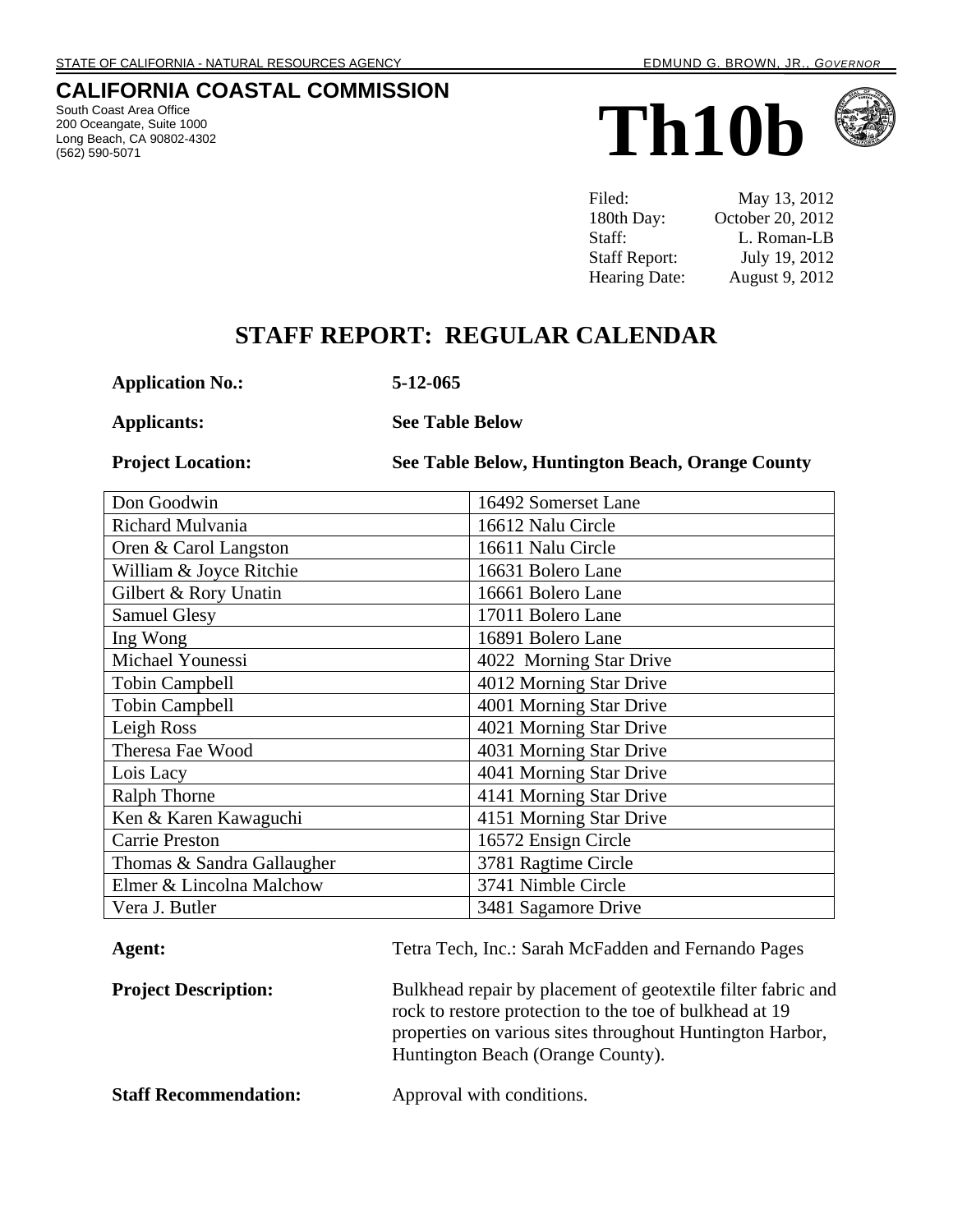# **SUMMARY OF STAFF RECOMMENDATION**

The existing bulkhead systems in Huntington Harbor are reinforced concrete cast in place structures supported on vertical and battered (i.e. angled) timber piles built in the 1960's. Many of these bulkheads are now approaching ages of 40 to 50 years, and thus are in need of repair. The applicants'coastal engineer has stated that the bulkheads in Huntington Harbor were originally designed with toe stone placed seaward of the footing at a slope of 3(h) to 1(v). Due to the size and weight of the formerly present toe stone, the protective stones have either sunk into the bay mud or migrated away from the bulkhead. In absence of the toe stone, the unconsolidated fine silty and sandy sediments adjacent to the bulkheads have subsided due to regular settlement of sediments (from the original creation of the man-made islands); and have easily eroded due to tidal currents, propeller wash from docking of recreational boats on private residential docks adjacent to each site, routine maintenance dredging of the main navigation channel and dock areas, and the activity of burrowing fish (e.g. the specklefin midshipman).

At the subject sites, Tetra Tech proposes repair scenario Case IV – "Rock Slope Protection on Geotextile Only" for bulkhead repair. Rock rip-rap slope protection (a.k.a. toe stone) is proposed at a 2(h) to 1(v) slope, at a maximum of 6' seaward of the existing bulkhead at all 19 subject sites to prevent future erosion that would then require sheet pile and backfill. A layer of geotextile fabric will be placed beneath the proposed toe stone to prevent the toe stone from sinking into the bay mud and will greatly reduce the likelihood of significant turbidity. The proposed new toe protection material, intended to replace the settled material, will be placed on filter fabric to reduce any potential settlement. The applicants' coastal engineer has stated that this type of toe stone will not migrate or accrete to other areas under the observed hydrodynamic conditions within the Harbor. Therefore, the proposed solution is not anticipated to replicate the problems associated with the original pre-Coastal Act protective toe stone. Since the project will replace previous toe stone it is not considered "new" fill of coastal waters.

The proposed project will not impact eelgrass in the vicinity of the project area. To ensure the proposed project is consistent with the marine resource protection policies of the Coastal Act, the Commission imposes a special condition requiring revised plans and final as-built plans minimizing the footprint of the proposed replacement of rock at the toe of the bulkhead while still providing protection of the bulkhead from further erosion. Additionally, the Commission imposes a special condition for the submittal of a bulkhead monitoring plan. These special conditions are necessary to assure that the proposed project is consistent with the marine resource protection policies of the Coastal Act.

Staff recommends that the Commission **APPROVE** the proposed project subject to **SEVEN (7) SPECIAL CONDITIONS**. The **SPECIAL CONDITIONS** require: 1) revised plans; 2) final asbuilt plans; 3) a requirement that the applicant comply with construction responsibilities and debris removal measures; 4) bulkhead monitoring plan; 5) that approval of the permit does not constitute a waiver of any public rights that may exist at the site; 6) pre- and post-construction eelgrass surveys; and 7) pre-construction caluerpa taxifolia surveys.

The City of Huntington Beach has a certified Local Coastal Program ("LCP"). However, the proposed projects are located seaward of the mean high tide line and thus are within the Coastal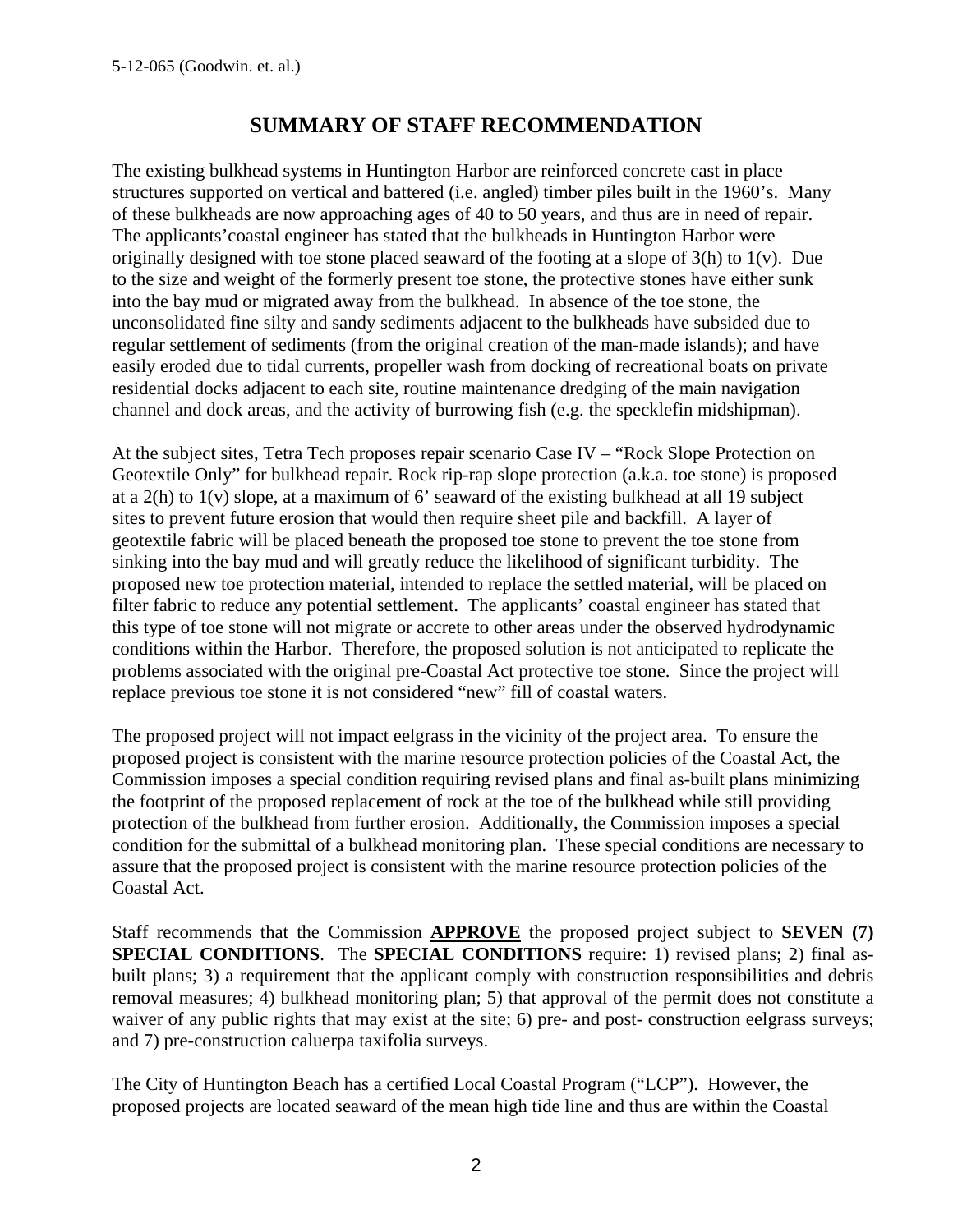Commission's original permit jurisdiction area. Therefore, pursuant to Section 30519 of the Coastal Act, the standard of review is the Chapter 3 policies of the Coastal Act. The certified LCP may be used for guidance in evaluating the proposed project for consistency with the Chapter 3 policies of the Coastal Act.

# **TABLE OF CONTENTS**

| I.   |                 | <b>MOTION AND RESOLUTION</b>                | Page 4  |
|------|-----------------|---------------------------------------------|---------|
| П.   |                 | <b>STANDARD CONDITIONS</b>                  | Page 4  |
| III. |                 | <b>SPECIAL CONDITIONS</b>                   | Page 5  |
| IV.  |                 | <b>FINDINGS AND DECLARATIONS</b>            |         |
|      | А.              | PROJECT LOCATION AND DESCRIPTION            | Page 9  |
|      | В.              | MARINE ENVIRONMENT, MARINE RESOURCES        |         |
|      |                 | AND BIOLOGICAL PRODUCTIVITY                 | Page 11 |
|      | $\mathcal{C}$ . | <b>PUBLIC ACCESS</b>                        | Page 18 |
|      | D.              | LOCAL COASTAL PROGRAM (LCP)                 | Page 19 |
|      | Е.              | CALIFORNIA ENVIRONMENTAL QUALITY ACT (CEQA) | Page 19 |

#### **APPENDICES**

Appendix A – Substantive File Documents

#### **EXHIBITS**

Exhibit 1 – Location Map/Project Sites

Exhibit 2 – Project Plans

Exhibit 3 – Chart of Specific Site Details

Exhibit 4 – Existing Conditions/Original Huntington Harbor Bulkhead Designs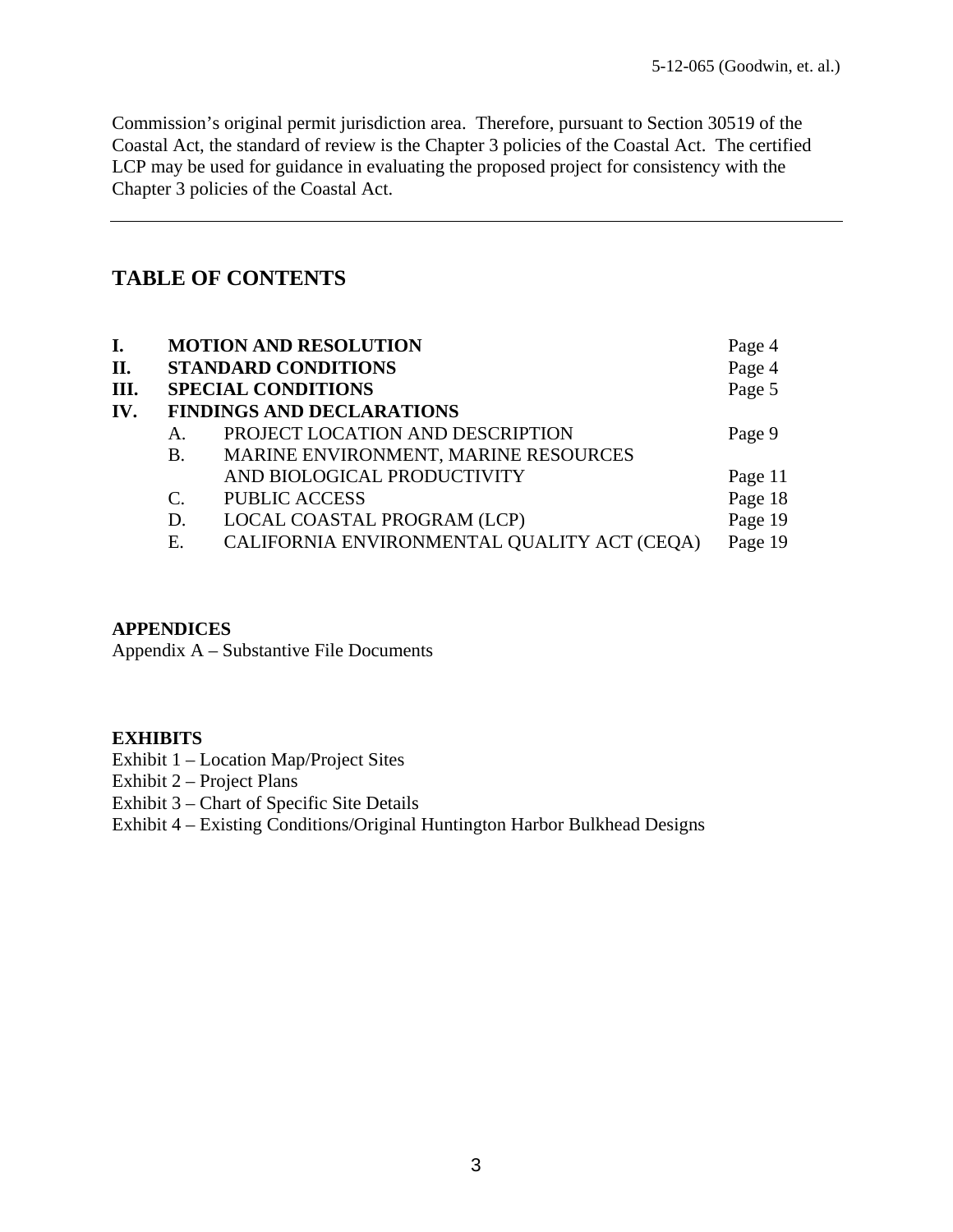# **I. MOTION AND RESOLUTION**

#### **Motion:**

*I move that the Commission approve Coastal Development Permit No. 5-12-065 pursuant to the staff recommendation.* 

Staff recommends a **YES** vote. Passage of this motion will result in approval of the permit as conditioned and adoption of the following resolution and findings. The motion passes only by affirmative vote of a majority of the Commissioners present.

#### **Resolution**:

*The Commission hereby approves a Coastal Development Permit for the proposed development and adopts the findings set forth below on grounds that the development as conditioned, located on public trust tidelands and submerged lands, will be in conformity with the policies of Chapter 3 of the Coastal Act and will not prejudice the ability of the local government having jurisdiction over the area to prepare a Local Coastal Program conforming to the provisions of Chapter 3. Approval of the permit complies with the California Environmental Quality Act because either 1) feasible mitigation measures and/or alternatives have been incorporated to substantially lessen any significant adverse effects of the development on the environment, or 2) there are no further feasible mitigation measures or alternatives that will substantially lessen any significant adverse impacts of the development on the environment.* 

# **II. STANDARD CONDITIONS**

This permit is granted subject to the following standard conditions:

- 1. **Notice of Receipt and Acknowledgment**. The permit is not valid and development shall not commence until a copy of the permit, signed by the permittee or authorized agent, acknowledging receipt of the permit and acceptance of the terms and conditions, is returned to the Commission office.
- 2. **Expiration**. If development has not commenced, the permit will expire two years from the date on which the Commission voted on the application. Development shall be pursued in a diligent manner and completed in a reasonable period of time. Application for extension of the permit must be made prior to the expiration date.
- 3. **Interpretation**. Any questions of intent or interpretation of any condition will be resolved by the Executive Director or the Commission.
- 4. **Assignment**. The permit may be assigned to any qualified person, provided assignee files with the Commission an affidavit accepting all terms and conditions of the permit.
- 5. **Terms and Conditions Run with the Land**. These terms and conditions shall be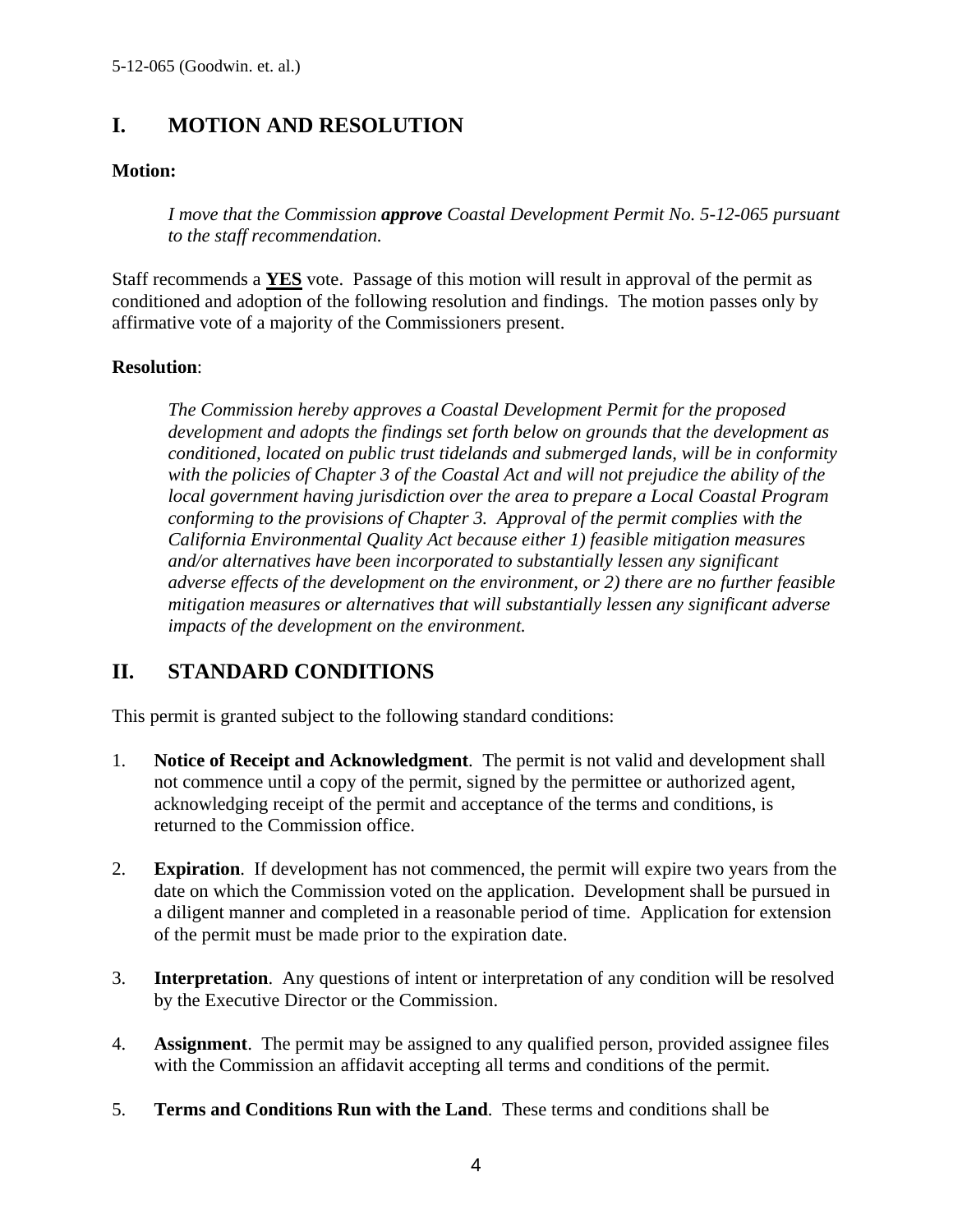perpetual, and it is the intention of the Commission and the permittee to bind all future owners and possessors of the subject property to the terms and conditions.

# **III. SPECIAL CONDITIONS**

#### 1. **Submittal of Revised Plans.** PRIOR TO ISSUANCE OF THE COASTAL

DEVELOPMENT PERMIT, the applicants shall submit to the Executive Director for review and approval two (2) full size sets of a Revised Project Plans. The Revised Plans Plan shall be in substantial conformance with the plans received by South Coast District staff on February 23, 2012, except they shall be modified to further minimize impacts associated with placement of rock toe protection as follows: 1) proposed rock toe protection shall extend no more than 1 foot above the bottom of the existing bulkhead footing and 2) the proposed rock toe protection shall be limited to 3'- 4' from the seaward edge of the bulkhead footing at a 2(h) to 1(v) slope.

The permittee shall undertake development in accordance with the approved final plans. Any proposed changes to the approved final plans shall be reported to the Executive Director. No changes to the approved final plans shall occur without a Commission amendment to this Coastal Development Permit unless the Executive Director determines that no amendment is legally required.

- 2. **Final As-Built Plans.** Within 6-months after completion of the bulkhead repairs, the applicant shall submit final as-built plans demonstrating the final footprint of the proposed rock toe protection at each of the 19 project sites. Each final as-built plan shall include a narrative explaining the constraints encountered at each location.
- 3. **Construction Responsibilities and Debris Removal.** The applicants shall comply with the following construction related requirements:
	- **A.** No demolition or construction materials, equipment, debris, or waste shall be placed or stored where it may enter sensitive habitat, receiving waters or a storm drain, or be subject to wave, wind, rain or tidal erosion and dispersion;
	- **B.** Any and all debris resulting from demolition or construction activities, and any remaining construction material, shall be removed from the project site within 24 hours of completion of the project;
	- **C.** Demolition or construction debris and sediment shall be removed from work areas each day that demolition or construction occurs to prevent the accumulation of sediment and other debris that may be discharged into coastal waters;
	- **D.** Machinery or construction materials not essential for project improvements will not be allowed at any time in the intertidal zone;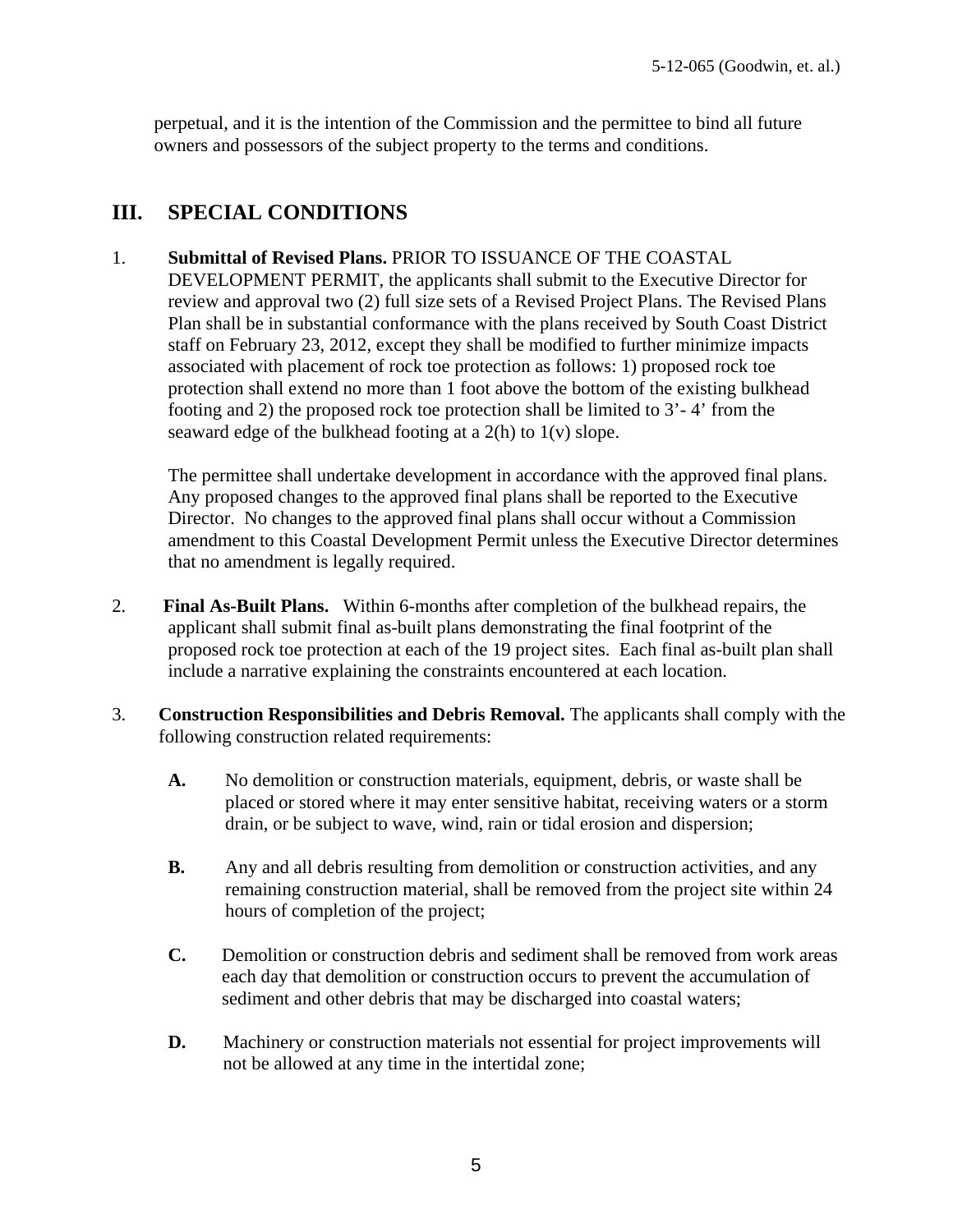- **E.** In order to control turbidity a geotextile fabric shall be installed in the area where the toe stone will be placed prior to placement of the toe stone;
- **F.** Toe stone shall be placed, not dumped, using means to minimize disturbance to bay sediments and to minimize turbidity;
- **G.** If turbid conditions are generated during construction a silt curtain will be utilized to control turbidity;
- **H.** Floating booms will be used to contain debris discharged into coastal waters and any debris discharged will be removed as soon as possible but no later than the end of each day;
- **I.** Non buoyant debris discharged into coastal waters will be recovered by divers as soon as possible after loss;
- **J.** The applicant shall provide adequate disposal facilities for solid waste, including excess concrete, produced during demolition or construction;
- **K.** Debris shall be disposed of at a legal disposal site or recycled at a recycling facility. If the disposal site is located in the coastal zone, a Coastal Development Permit or an amendment to this permit shall be required before disposal can take place unless the Executive Director determines that no amendment or new permit is legally required;
- **L.** All stock piles and construction materials shall be covered, enclosed on all sides, shall be located as far away as possible from drain inlets and any waterway, and shall not be stored in contact with the soil;
- **M.** Sand from the beach, cobbles, or shoreline rocks shall not be used for construction material;
- **N.** Machinery and equipment shall be maintained and washed in confined areas specifically designed to control runoff. Thinners or solvents shall not be discharged into sanitary or storm sewer systems;
- **O.** The discharge of any hazardous materials into any receiving waters shall be prohibited;
- **P.** Spill prevention and control measures shall be implemented to ensure the proper handling and storage of petroleum products and other construction materials. Measures shall include a designated fueling and vehicle maintenance area with appropriate berms and protection to prevent any spillage of gasoline or related petroleum products or contact with runoff. The area shall be located as far away from the receiving waters and storm drain inlets as possible;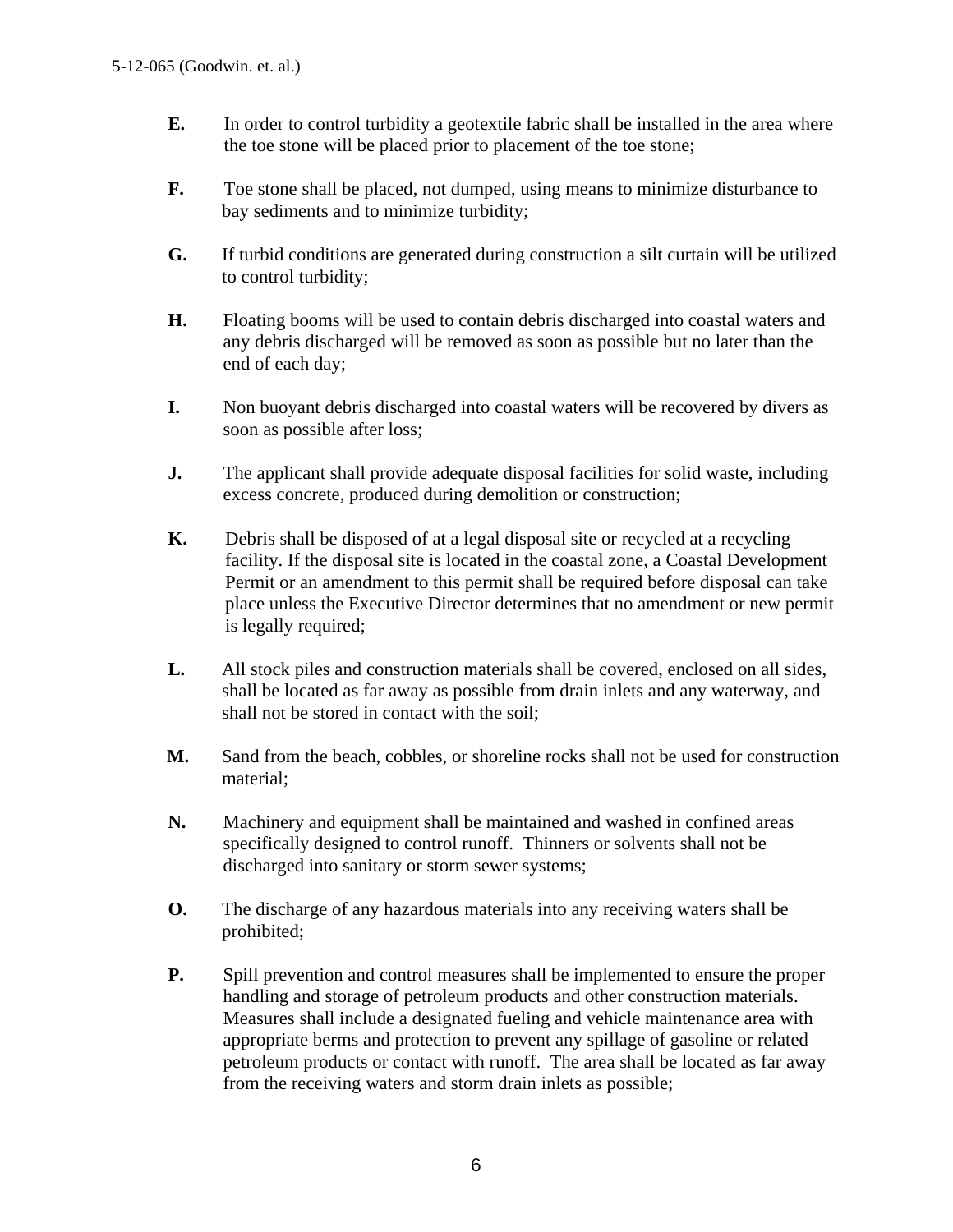- **Q.** Best Management Practices (BMP's) and Good Housekeeping Practices (GHP's) designed to prevent spillage and/or runoff of demolition or construction-related materials, and to contain sediment or contaminants associated with demolition or construction activity, shall be implemented prior to the on-set of such activity; and
- **R.** All BMP's shall be maintained in a functional condition throughout the duration of construction activity.
- 4. **Submittal of a Bulkhead Monitoring Plan.** The applicants shall maintain the bulkhead reinforcement in good condition throughout the life of the development. PRIOR TO ISSUANCE OF THE COASTAL DEVELOPMENT PERMIT, the applicants shall submit a Bulkhead Monitoring Plan to the Executive Director for review and approval. The permittees, and their successors in interest shall be responsible for carrying out all provisions of the approved Monitoring Plan for as long as the bulkhead reinforcement remains in place. The monitoring plan, at a minimum, shall provide for: (a) regular inspections by a licensed engineer. These inspections shall be performed at least every 2 years; (b) inspections shall examine and measure the location of the toe stone to ensure the rock has not migrated or settled; (c) proposed rock toe protection shall extend no more than 1 foot above the bottom of the foot and shall be limited to 3'- 4' from the seaward from the seaward edge of the bulkhead footing at a  $2(h)$  to  $1(v)$  slope.

Inspection reports shall be prepared and conveyed to the Executive Director within 30 days of the inspection work. These reports shall provide information on and photographs from the date of the inspection, the name and qualifications of the person performing the inspection, and an overall assessment of the continued integrity of the bulkhead reinforcement. If the inspection identifies any areas where the bulkhead reinforcement has been damaged, the report shall identify alternatives to remedy the damage.

In the event that any sections of the rock have migrated, the applicants shall notify the Commission within 10 days; and in such event, within 30 days of such notification, submit to the Commission a complete application for any coastal development permit amendment, or new permit if legally required, necessary for the repair or replacement of the bulkhead reinforcement.

- 5. **Public Rights.** The Coastal Commission's approval of this permit shall not constitute a waiver of any public rights that exist or may exist on the property. The permittee shall not use this permit as evidence of a waiver of any public rights that may exist on the property.
- 6. **Pre-Construction Eelgrass Survey.** A valid pre-construction eelgrass (*Zostera marina*) survey shall be completed during the period of active growth of eelgrass (typically March through October). The pre-construction survey shall be completed prior to the beginning of construction and shall be valid until the next period of active growth. If any portion of the project commences in a previously undisturbed area after the last valid eelgrass survey expires, a new survey is required prior to commencement of work in that area. The survey shall be prepared in full compliance with the "*Southern California Eelgrass Mitigation*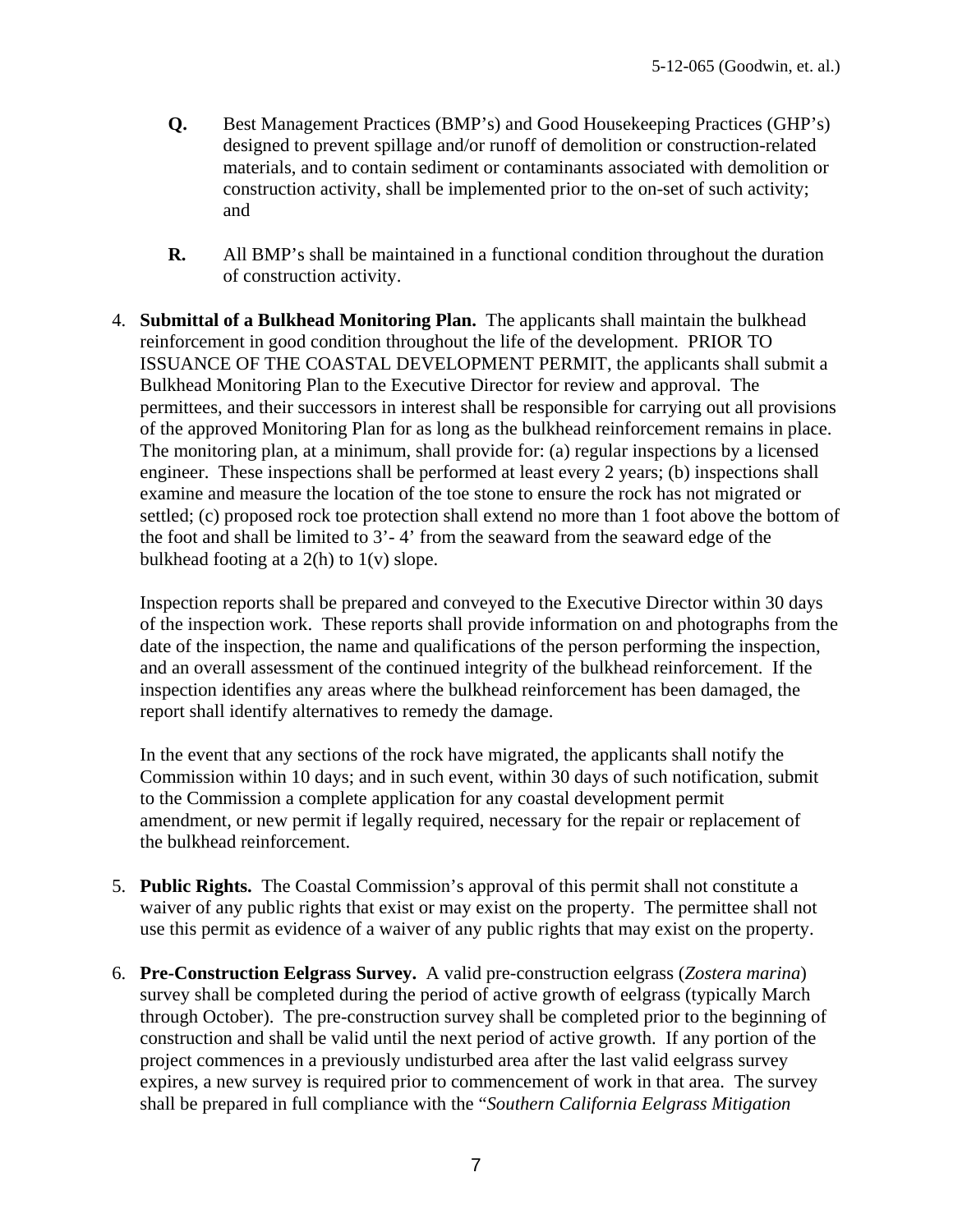*Policy*" Revision 8 (except as modified by this special condition) adopted by the National Marine Fisheries Service and shall be prepared in consultation with the California Department of Fish and Game. The applicant shall submit the eelgrass survey for the review and approval by the Executive Director within five (5) business days of completion of each eelgrass survey and in any event no later than fifteen (15) business days prior to commencement of any development. If the eelgrass survey identifies any eelgrass within the project area, which would be impacted by the proposed project, the development shall require an amendment to this permit from the Coastal Commission or a new Coastal Development Permit to ensure that there will be no adverse impacts to the eelgrass from the proposed project.

 **Post-Construction Eelgrass Survey.** If any eelgrass is identified in the project area by the survey required in this Special Condition, within one month after the conclusion of construction, the applicant shall survey the project site to determine if any eelgrass was adversely impacted. The survey shall be prepared in full compliance with the "*Southern California Eelgrass Mitigation Policy*" Revision 8 (SCEMP) (except as modified by this special condition) adopted by the National Marine Fisheries Service and shall be prepared in consultation with the California Department of Fish and Game. The applicant shall submit the post-construction eelgrass survey for the review and approval by the Executive Director within thirty (30) days after completion of the survey. If any eelgrass has been impacted, the applicant shall replace the impacted eelgrass at a minimum 1.2:1 ratio on-site, or at another location, in accordance with the SCEMP. All impacts to eelgrass habitat shall be mitigated at a minimum ratio of 1.2:1 (mitigation:impact). The exceptions to the required 1.2:1 mitigation ratio found within SCEMP shall not apply. Implementation of mitigation shall require an amendment to this permit or a new Coastal Development Permit unless the Executive Director determines that no amendment or new permit is legally required.

7. **Pre-Construction Caulerpa taxifolia Survey.** Not earlier than 90 days nor later than 30 days prior to commencement or re-commencement of any development authorized under this Coastal Development Permit (the "*project*"), the applicant shall undertake a survey of the project area and a buffer area at least 10 meters beyond the project area to determine the presence of the invasive alga *Caulerpa taxifolia*. The survey shall include a visual examination of the substrate. If any portion of the project commences in a previously undisturbed area after the last valid *Caulerpa taxifolia* survey expires, a new survey is required prior to commencement of work in that area.

The survey protocol shall be prepared in consultation with the Regional Water Quality Control Board, the California Department of Fish and Game, and the National Marine Fisheries Service. Within five (5) business days of completion of the survey, the applicant shall submit the survey:

(1) to the Executive Director for review and approval; and

 (2) to the Surveillance Subcommittee of the Southern California Caulerpa Action Team (SCCAT). The SCCAT Surveillance Subcommittee may be contacted through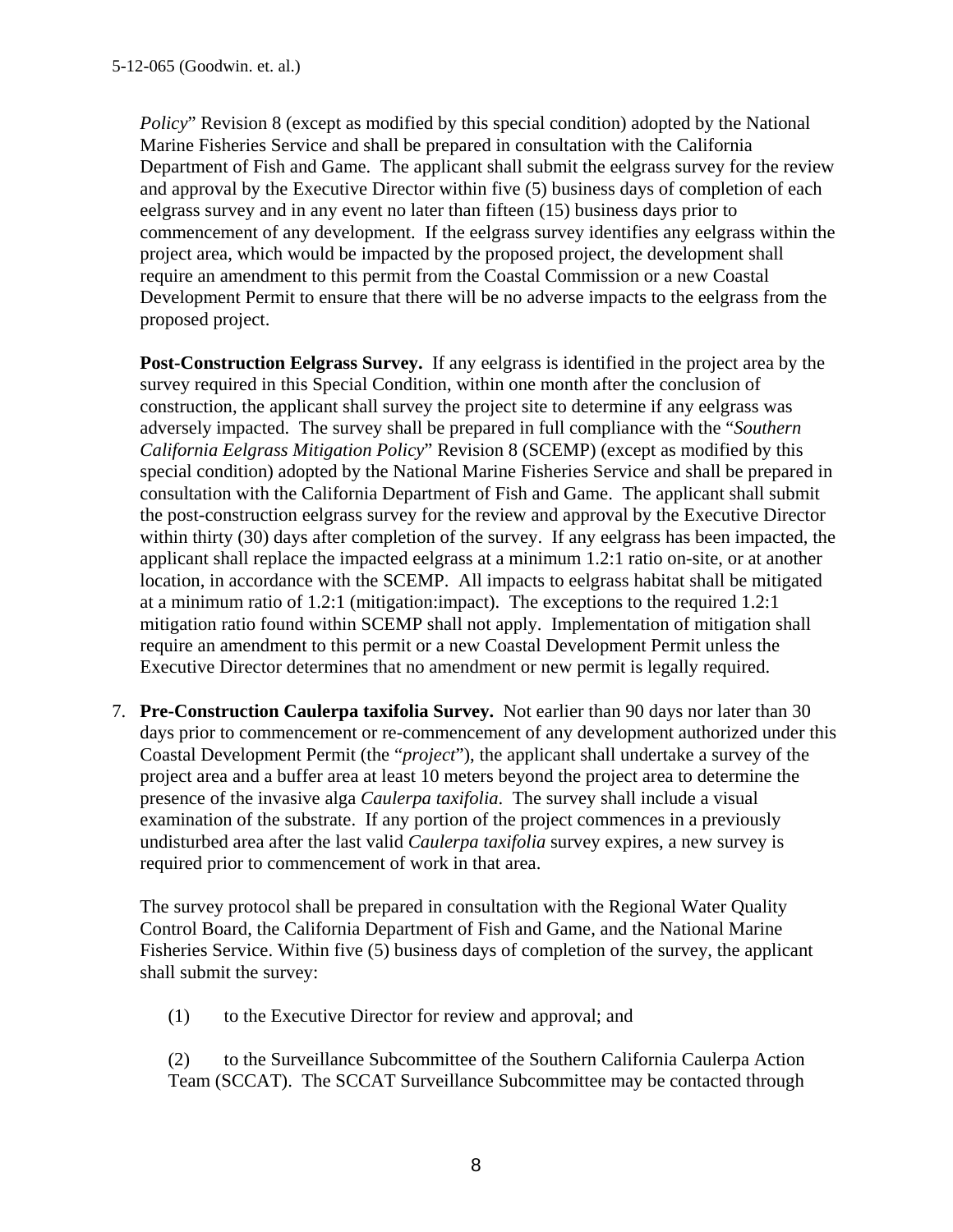William Paznokas, California Department of Fish & Game (858/467-4218) or Robert Hoffman, National Marine Fisheries Service (562/980-4043), or their successors.

If *Caulerpa taxifolia* is found within the project or buffer areas, the applicant shall not proceed with the project until 1) the applicant provides evidence to the Executive Director that all *C. taxifolia* discovered within the project and buffer area has been eliminated in a manner that complies with all applicable governmental approval requirements, including but not limited to those of the California Coastal Act, or 2) the applicant has revised the project to avoid any contact with *C. taxifolia*. No revisions to the project shall occur without a Coastal Commission approved amendment to this Coastal Development Permit unless the Executive Director determines that no amendment is legally required.

# **IV. FINDINGS AND DECLARATIONS:**

## **A. PROJECT LOCATION AND DESCRIPTION**

The proposed development is located at 19 individual sites located within Huntington Harbor in the City of Huntington Beach, Orange County. The subject project sites include 3 properties on Trinidad Island, 1 property on Humboldt Island, 1 property on Gilbert Island, 6 properties on Davenport Island, and 8 properties on Morning Star Drive (Exhibit 1).

These artificial islands were created at the time Huntington Harbor was developed in the 1960s, by filling tide and submerged lands, and are developed primarily with single family residences and are surrounded by cast in place, concrete seawall/bulkheads with toe stone to prevent scour/erosion constructed during the original development of Huntington Harbor. The majority of development in Huntington Harbor is dependant upon these types of bulkheads. The existing bulkhead systems in Huntington Harbor were all constructed at approximately the same time, primarily using similar bulkhead designs. Many of these bulkheads are now approaching ages of 40 to 50 years, and thus are in need of repair. The existing bulkheads are reinforced concrete cast in place structures supported on vertical and battered (i.e. angled) timber piles built in the 1960's. The applicant has stated that the bulkheads in Huntington Harbor were originally designed with toe stone placed seaward of the footing at a slope of  $3(h)$  to  $1(v)$ . Due to the size and weight of the formerly present toe stone, the protective stones have either sunk into the bay mud or migrated away from the bulkhead. In absence of the toe stone, the unconsolidated fine silty and sandy sediments adjacent to the bulkheads have subsided due to regular settlement of sediments (from the original creation of the man-made islands); and have easily eroded due to tidal currents, propeller wash from docking of recreational boats on private residential docks adjacent to each site, routine maintenance dredging of the main navigation channel and dock areas, and the activity of burrowing fish (e.g. the specklefin midshipman).

At the subject sites, Tetra Tech proposes Case IV – "Rock Slope Protection on Geotextile Only" for bulkhead repair. Rock rip-rap slope protection (a.k.a. toe stone) is proposed at a  $2(h)$  to  $1(v)$ slope, at a maximum of 6' seaward of the existing bulkhead at all nineteen subject sites to protect the existing bulkhead from continued erosion. A layer of geotextile fabric will be placed beneath the proposed toe stone to prevent the toe stone from sinking into the bay mud and will greatly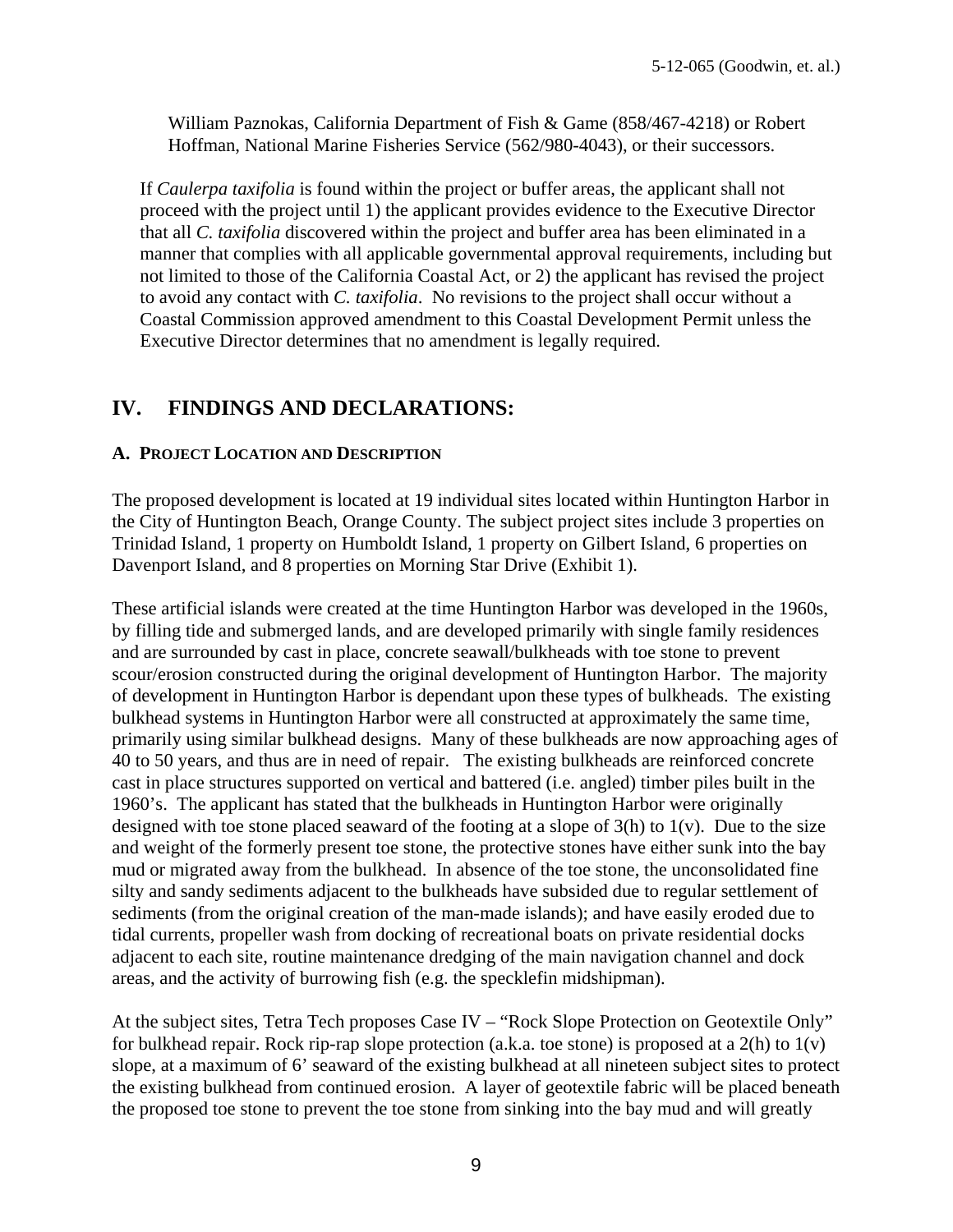reduce the likelihood of significant turbidity. Project Plans are included as Exhibit 2. The proposed toe stone protection consists of 8-inch diameter or less quarry waste with a mixture of particles ranging from sand to stones less than 8 inches in diameter. As previously noted, a layer of coarse material (i.e., toe protection) was found about 2'-3' below the top of footing. The original extent of this layer was not determined by the applicant. The proposed new toe protection material, intended to replace the settled material, will be placed on filter fabric to reduce any potential settlement. The applicants' coastal engineer has stated that this type of toe stone will not migrate or accrete to other areas under the observed hydrodynamic conditions within the Harbor. Therefore, the proposed solution is not anticipated to replicate the problems associated with the original pre-Coastal Act protective toe stone.

The proposed Case IV – "Rock Slope Protection on Geotextile Only" bulkhead repair/enhancement is required to restore the foundation of the existing bulkheads and to provide toe protection to prevent future erosion/scour which in time may expose the bulkhead footing foundation and compromise the bulkhead's structural integrity; thus, protecting the existing bulkhead and the existing residential structures landward of the bulkhead.

If erosion protective measures are not implemented at this stage, additional damage to the bulkhead and the timber piles supporting the bulkhead would result, therefore requiring greater repairs such as sheet pile and backfill or otherwise result in future failure of the bulkhead and damage to the residential structures landward of the bulkhead.

The length of bulkhead involved at each property varies as does the quantity of toe stone to be placed, however, the width of the proposed toe stone is proposed to be at a standard maximum of 6' from the existing bulkhead. Exhibit 3 provides a chart listing specific bulkhead length, estimated rock footprint and estimated volume of rock for each of the 19 subject properties.

#### **Other Agency Review**

- The City of Huntington Beach issued an Approval-in-Concept (AIC) for each site and issued Mitigated Negative Declaration No. 08-010(Huntington Harbour Bulkhead Repair Project) on September 3, 2008.
- The applicant has submitted proof that the appropriate California State Lands Commission leases were obtained for work proposed within the harbor on property owned by the State of California.
- California Department of Fish & Game (CDFG) and National Marine Fisheries Service (NMFS) consultation is not required as the project does not anticipate impacts to eelgrass habitat.
- The U.S. Army Corps of Engineers (USACOE) has set up a Regional General Permit (RGP 84) for bulkhead repairs in Huntington Harbor using the methods proposed under this CDP application. The final RGP for the project will be issued once the CDP is approved. A copy of the RGP Public Notice has been provided by the applicant.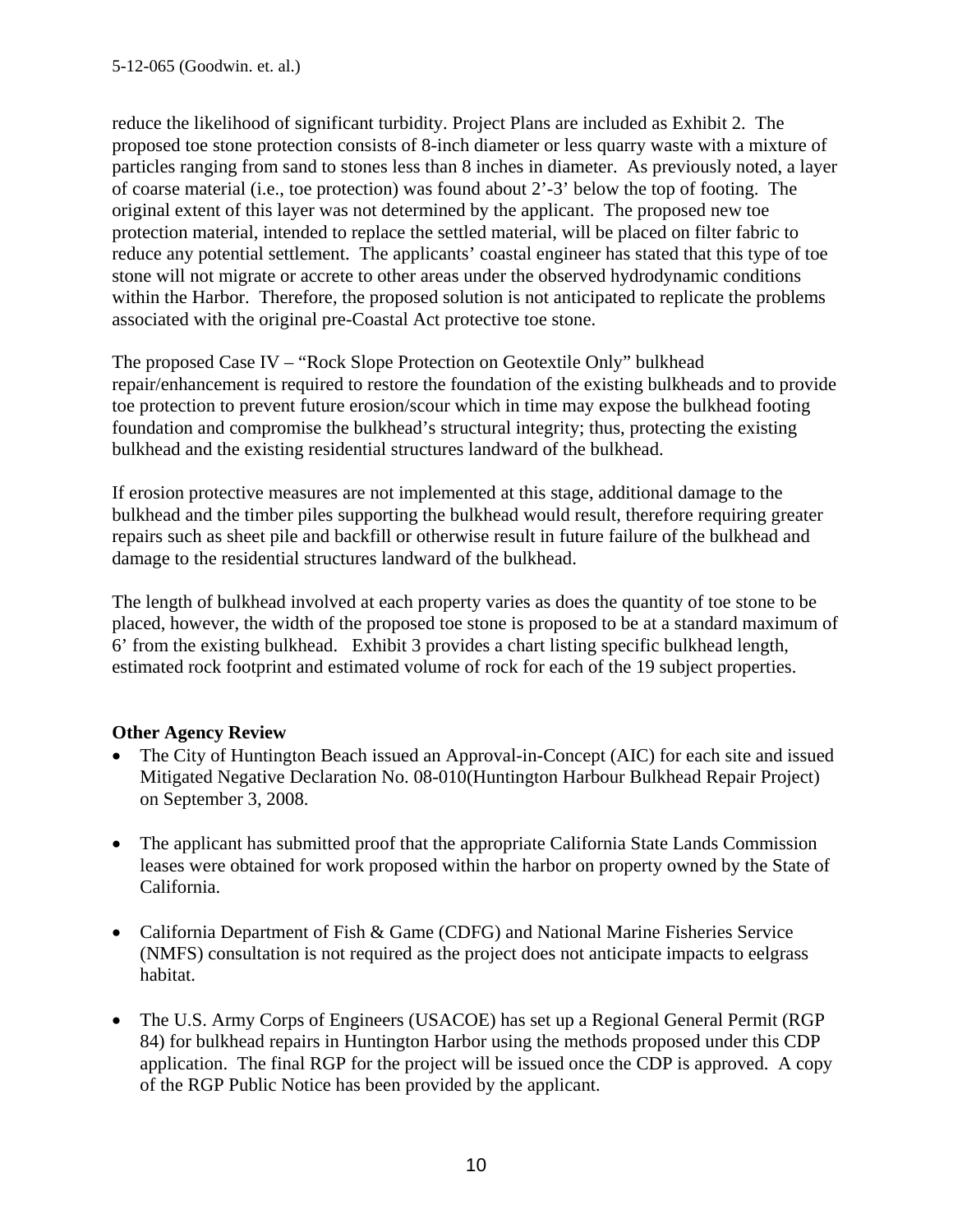Regional Water Quality Control Board (RWQCB) has issued a Section 401 Permit for the proposed project.

#### **B. MARINE ENVIRONMENT, MARINE RESOURCES AND BIOLOGICAL PRODUCTIVITY**

Section 30230 of the Coastal Act states:

*Marine resources shall be maintained, enhanced, and where feasible, restored. Special protection shall be given to areas and species of special biological or economic significance. Uses of the marine environment shall be carried out in a manner that will sustain the biological productivity of coastal waters and that will maintain healthy populations of all species of marine organisms adequate for long-term commercial, recreational, scientific, and educational purposes.*

#### Section 30231 of the Coastal Act states:

*The biological productivity and the quality of coastal waters, streams, wetlands, estuaries, and lakes appropriate to maintain optimum populations of marine organisms and for the protection of human health shall be maintained and, where feasible, restored through, among other means, minimizing adverse effects of waste water discharges and entrainment, controlling runoff, preventing depletion of ground water supplies and substantial interference with surface water flow, encouraging waste water reclamation, maintaining natural vegetation buffer areas that protect riparian habitats, and minimizing alteration of natural streams.* 

Section 30235 of the Coastal Act states, in relevant part:

*Revetments, breakwaters, groins, harbor channels, seawalls, cliff retaining walls, and other such construction that alters natural shoreline processes shall be permitted when required to serve coastal-dependent uses or to protect existing structures or public beaches in danger from erosion, and when designed to eliminate or mitigate adverse impacts on local shoreline sand supply.* 

#### **Existing Conditions**

The Huntington Harbor bulkheads constructed in the 1960's are made of reinforced cast-in-place concrete with untreated timber piles supporting its footing. Some sections of bulkhead have been found to have a cutoff wall typically 15-21 inches deep. The original bulkhead design and as-built conditions indicate fill in front of the bulkhead beginning from the top of footing, seaward at a slope of 3(h) to 1(v) (Exhibit 4). The original bulkhead design also establishes a top of footing elevation of -1.0 ft mllw. Field inspection revealed that an 8- to 12- inch coarse material sub-layer extends seaward of the bulkhead footing at a depth of about 2 feet below the bottom of the footing or cutoff wall. However, slopes have changed throughout the years due to natural and man-induced hydrodynamic effects which have caused erosion.

The sediments at the toe of the bulkhead are primarily unconsolidated fine silty sands which are easily erodible. Some portion of the drop in sediments adjacent to the bulkhead may be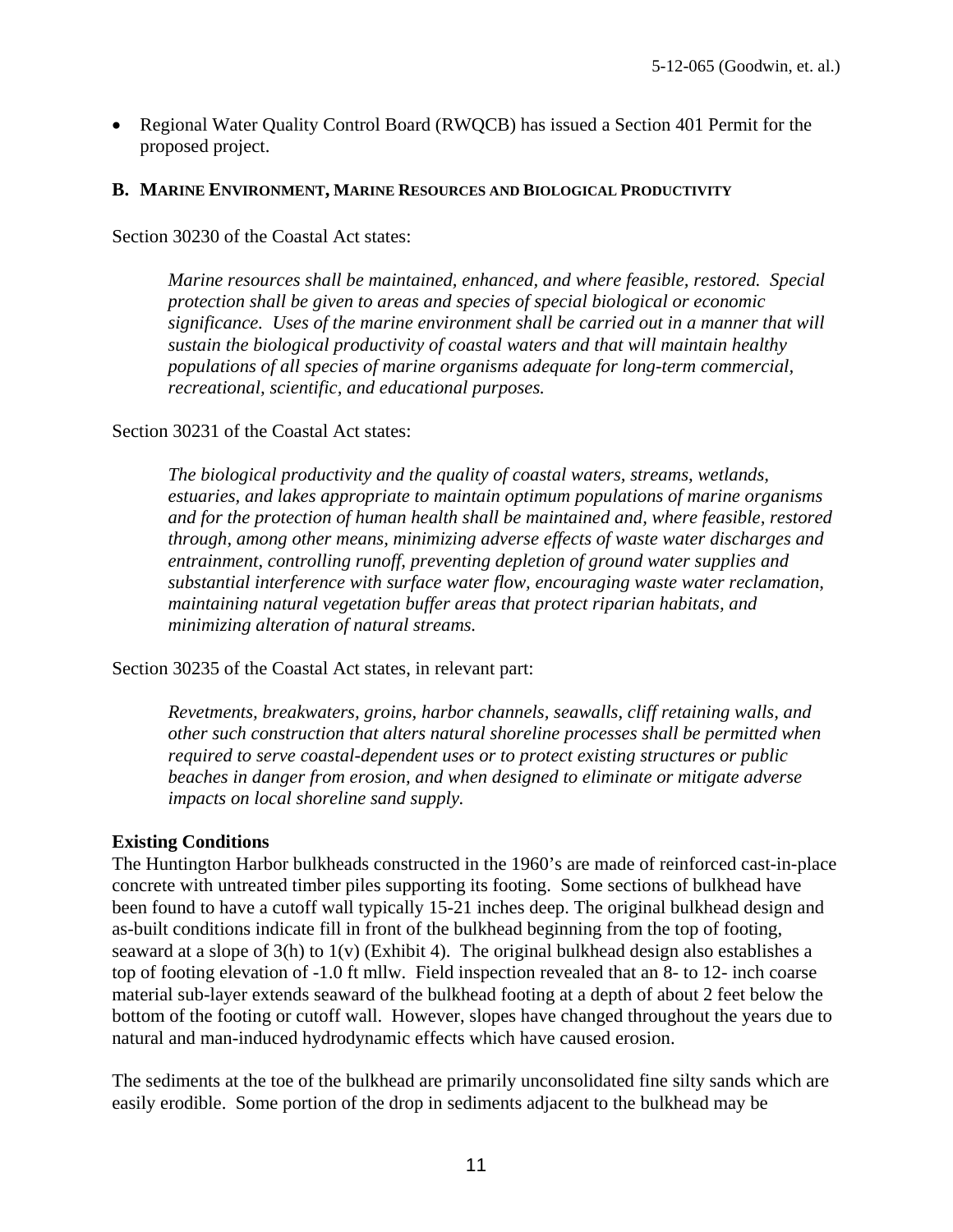attributed to settlement of the sediments beneath the fill that created the man-made islands in the 1960's. The perpendicular configuration of private boat docks at each of the sites may exacerbate erosion caused by propeller wash from boats which occupy the slips. Another potential cause of erosion may be routine maintenance dredging in the main channel and the dock slips. Tidal currents in Huntington Harbor are not typically high during normal, non-storm conditions. In addition burrowing fish (plainfin midshipman) were observed in the voids that have formed underneath the bulkhead further contributing to the problem of erosion beneath the bulkhead and its footing.

The proposed development is designed to shore-up the existing concrete bulkhead by re-applying toe stone where stone once existed in order to prevent future erosion and deterioration of the bulkhead necessary to protect existing homes at 19 sites located along Huntington Harbor or on man-made islands within the Harbor. At the subject sites the sediments in front of the bulkhead have eroded, however, the footing of the bulkhead foundation has not yet been exposed by erosion and scour. Placement of the rock at the toe of the foundation on top of geotextile will halt erosion and protect from extreme undermining of the bulkhead foundation (voids between the bulkhead footing and the harbor floor) as has occurred at other locations in the Harbor. At those locations more intensive methods of repair are required (i.e., sheetpiles with concrete/grout backfill) which have greater impacts on coastal resources.

## **Project Alternatives**

The applicants' coastal engineer indicates that the proposed project is the least environmentally damaging feasible alternative. Section 30108 of the Coastal Act states that "feasible" means capable of being accomplished in a successful manner within a reasonable period of time, taking into account economic, environmental, social, and technological factors. Alternative methods of repair considered were: 1) no project; 2) soft bottom fill only; 3) placement of coarse rock; 4) placement of sheetpile; and 5) cement slurry.

According to the applicant, the no project alternative would not be the least environmentally damaging feasible alternative because without halting the erosion in front of the bulkhead and repairing damaged piles, the bulkhead would loose structural integrity and fail. If the bulkhead were allowed to fail, it would collapse into the harbor. Debris from the collapsed bulkhead would likely fall upon sensitive marine habitat resulting in impacts upon that habitat. In addition, sediment released from behind the collapsed bulkhead would enter the water column causing turbidity and potentially smothering eelgrass beds which exist in the general project vicinity. Furthermore, debris from the collapsed bulkhead would result in the fill of coastal waters, covering soft bottom habitat. The proposed project would have less impact than the no project alternative because impacts upon eelgrass and any permanent impacts upon soft bottom habitat will be controlled and mitigated under the proposed project while such impacts from the no project alternative would be uncontrolled and much more extensive.

The second alternative is to use soft bottom fill to fill in the gap forming at the base of the bulkhead/seawall. Such soft bottom fill could come from dredging projects undertaken in the harbor, similar to the routine dredging projects in Newport Bay which dispose of suitable dredge material in front of the bulkheads in Newport Bay to protect those bulkheads. In Newport Bay, the bulkheads are designed without the type of timber pile foundation used in Huntington Harbor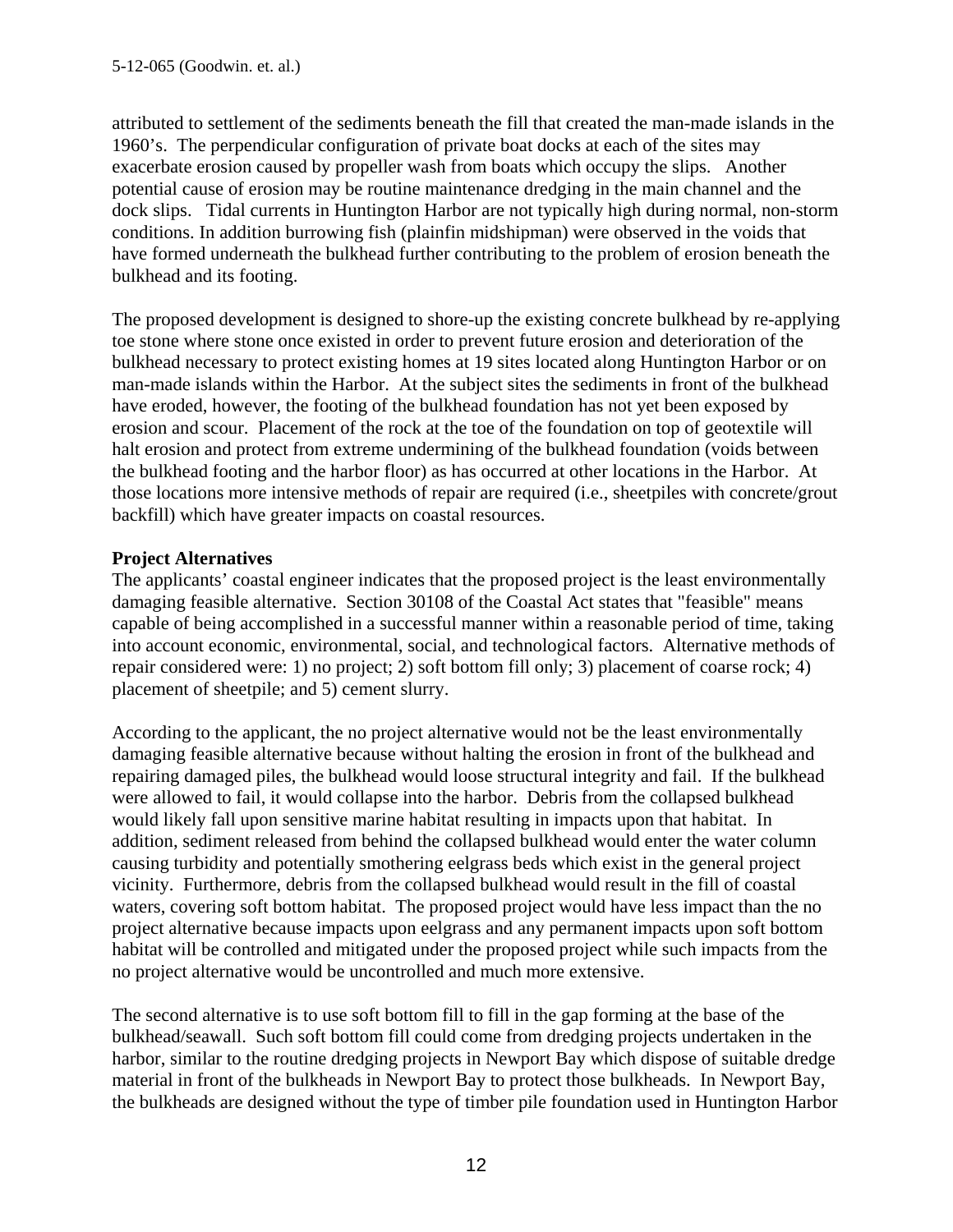and which must be protected using toe stone. Unlike in Huntington Harbour, the bulkhead/seawalls in Newport Bay are not reliant upon a protective swath of toe stone. Therefore, the use of soft bottom fill in Newport Bay provides adequate protection to the bulkhead. Meanwhile, the threat of damage to the bulkhead/seawall system in Huntington Harbour due to erosion and undermining is much greater at the project sites than in Newport Bay due to the differences in the design of the bulkhead systems in each harbor. The bulkheads in Huntington Harbour were originally designed with timber piles including a batter pile which provide the foundation for the concrete bulkhead/seawall. A protective swath of toe stone at the base of the bulkhead/seawall was part of the design (See Exhibit 4). The original bulkhead design included placement of protective toe stone to ensure that soil does not erode from around the timber pilings exposing them to marine boring organisms. The applicants' coastal engineer has stated that the soft bottom fill alternative is not a feasible solution in Huntington Harbour because it would replicate the existing condition. Once placed against the footing, erosive forces would rapidly erode the unconsolidated fine silty and sandy sediments in the same fashion that the existing sediment has eroded. In addition, if soft bottom fill were used to protect the subject sites, re-nourishment of the soft bottom fill would need to occur frequently. This frequent renourishment would cause frequent disturbance to marine habitat and any eelgrass which may exist in the vicinity of the project site. Whereas, the use of toe stone is anticipated to provide protection for several decades, thus reducing the frequency of disturbance to the site. Therefore, the proposed solution is less environmentally damaging than the second alternative. Furthermore, the placement of only soft bottom fill would not provide the shoring that is necessary to stabilize the existing bulkhead.

The third alternative, placement of coarse rock only, would also have greater environmental impact than the proposed solution. The placement of rock, instead of the proposed mixture of 8 inch diameter or smaller quarry waste, would replicate the problems associated with the previous protective structure. Due to the presence of unconsolidated fine silty bay mud and existing hydrodynamic conditions, coarse rock would tend to sink into the bay mud or migrate from the slope targeted for protection. Accordingly, the coarse rock would need to be replaced over time, with the attendant construction related impacts upon the marine environment. Therefore, the proposed solution is less environmentally damaging than the fourth alternative. Furthermore, the placement of coarse rock only would not provide the shoring that is necessary to stabilize the existing bulkhead.

The fourth alternative, placement of rigid vinyl sheet pile is only a viable alternative for locations where erosion has exposed the footing of the bulkhead and voids have formed behind the bulkhead footing. The purpose of the sheet pile is to serve only as the form to hold the concrete/grouting injected between the sheetpile and bulkhead in place during construction. It does not serve as a structural component of the system although it does distribute bearing loads and provide some additional protection against marine boring organisms. Placement of the sheet pile would replicate the existing condition of highly erodible unconsolidated fine silty sands in front of the bulkhead and would not protect against the chief reasons for erosion (tidal currents, dredging activities in the channel and boat slips, burrowing fish, and significant boat propeller activity).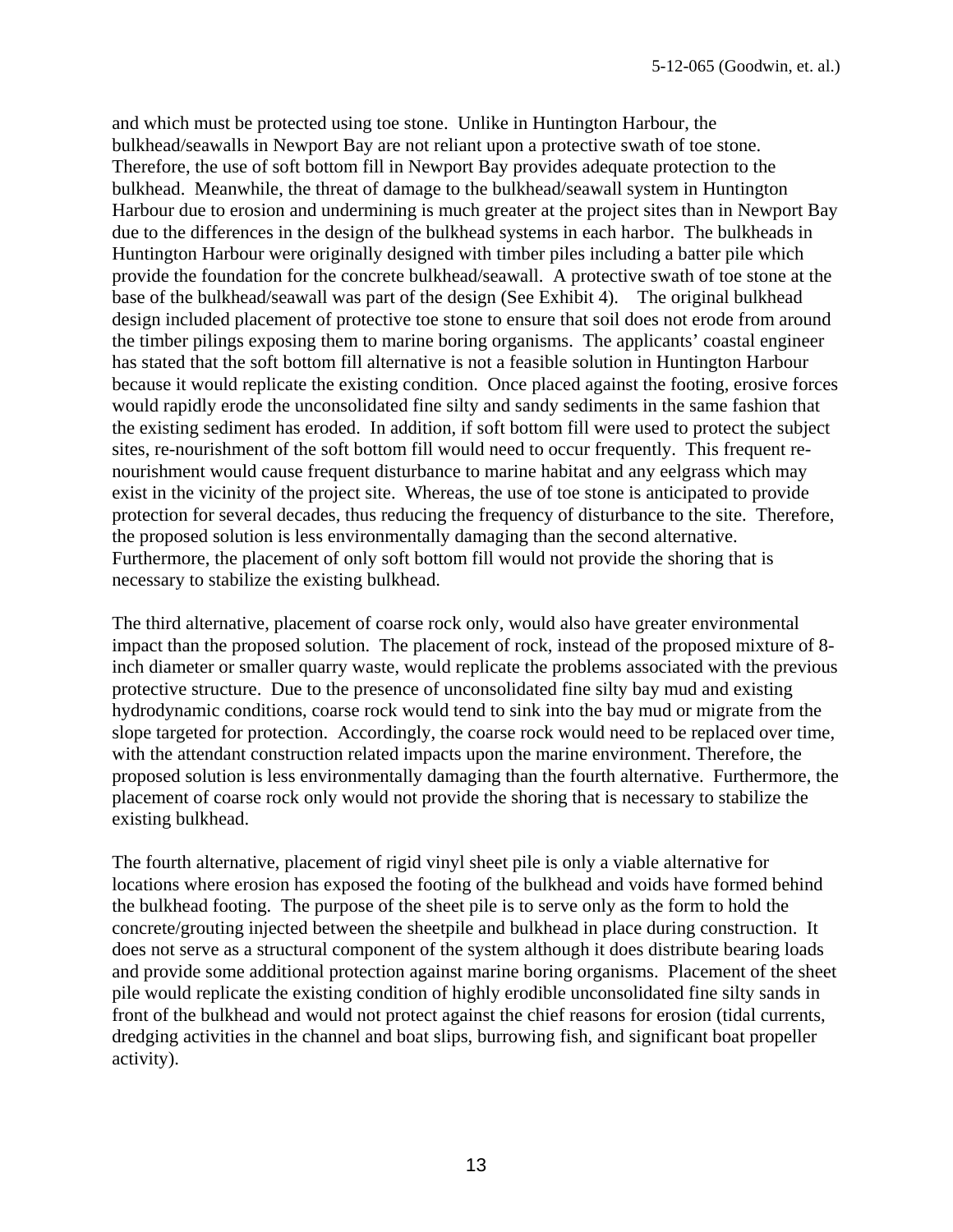The fifth alternative, placement of cement slurry for slope protection, would provide a long-term solution against erosion, however, may not be less environmentally damaging than the proposed solution as the use of a cement slurry for slope protection would not provide a suitable substrate for colonization by marine organisms. It is anticipated that the proposed toe stone will provide a suitable substrate for colonization by marine organisms. In addition, over time it is anticipated by the applicant that sediment will settle upon the proposed toe stone. Providing that there is adequate sunlight it is also anticipated by the applicant that conditions may allow colonization of the toe stone by eelgrass. Therefore, the proposed solution is less environmentally damaging than the third alternative. Furthermore, the placement of cement slurry only would not provide the shoring that is necessary to stabilize the existing bulkhead.

At locations in Huntington Harbor where the loss of sediment has occurred yet the bottom of the bulkhead foundation has not yet been exposed and the timber piles not yet been extensively damaged, Tetra Tech proposes a scenario called Case IV – "Rock Slope Protection on Geotextile Only" to protect the bulkhead foundation and halt further erosion. The proposed bulkhead reinforcement is necessary to protect an existing bulkhead and single family residences. The proposed method of repair will not adversely impact shoreline sand supply as the subject project sites are all located within an urban harbor at a location isolated from the nearest open coastal shoreline and longshore littoral sand transport mechanisms. Therefore, the Commission finds that the proposed project is consistent with Section 30235 of the Coastal Act.

# **Bulkhead Toe Rock Protection**

As proposed, the proposed project consisting of re-applying toe rock protection on top of geotextile is proposed at all 19 project sites at a 2(h) to 1(v) slope, at a maximum of 6' seaward of the existing bulkhead to prevent future erosion of sediments at the bulkhead toe. As previously stated, Tetra Tech has indicated that the original bulkhead design drawings specified backfill material from the top of the footing seaward at a slope of 3(h) to 1(v). Their field inspections revealed that an 8- to 12- inch coarse material sub-layer extends seaward of the bulkhead footing at a depth of about 2 feet below the bottom of the footing or cutoff wall. However, Tetra Tech was not able to locate specific data on the type of material or the original extent of this layer beyond the bulkhead. This material may have settled since construction of the bulkheads in the 1960s beyond the footing due to the unconsolidated nature of the native underlying sediments. The proposed new toe protection material at a  $2(h)$  to  $1(v)$  slope, at a maximum of 6' seaward of the existing bulkhead is intended to replace the settled material and therefore isn't considered "new" fill of open coastal waters.

The toe stone as proposed at a  $2(h)$  to  $1(v)$  slope would cover a smaller footprint than the original design at a slope of 3(h) to 1(v). However, the horizontal (seaward) extent of the material out to a maximum of 6' from the existing bulkhead (to approximately the location of existing residential boat docks in the Harbor) is a "one size fits all" distance when in fact that distance may be shortened based on specific site conditions. Therefore, **Special Condition 1** requires revised project plans indicating that the proposed rock toe protection shall extend no more than 1 foot above the bottom of the bulkhead footing (the concrete bulkhead footing is 1 foot tall) and shall have a horizontal (seaward) extent that is limited to 3'- 4' from the seaward edge of the bulkhead footing at a  $2(h)$  to  $1(v)$  slope.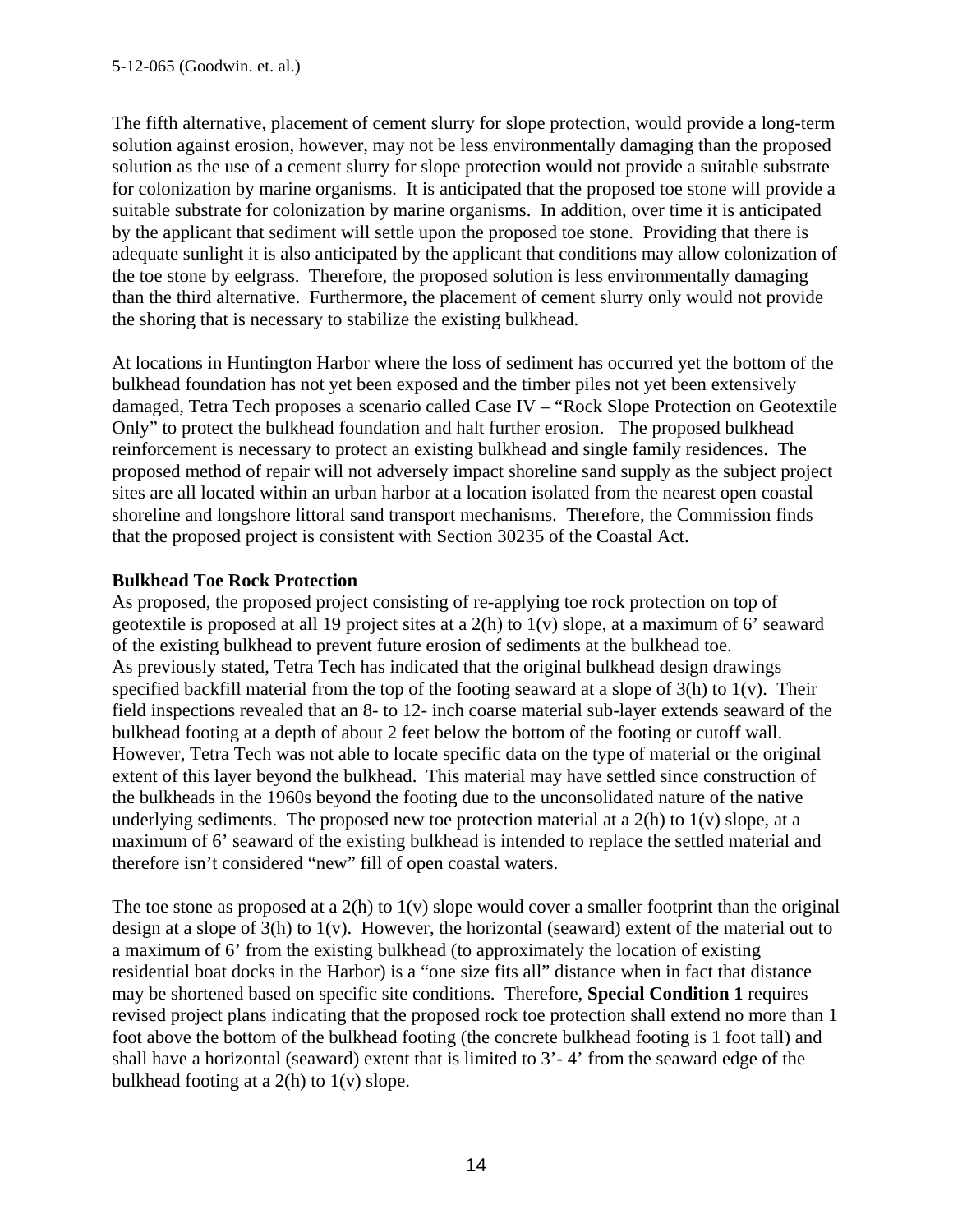The proposed project alternative is intended to minimize the impact of the proposed design by minimizing the amount of toe stone placed in front of the bulkhead as compared to the original bulkhead design from the 1960s. Proposing placement of the toe stone at a 2(h) to 1(v) slope in front of the existing bulkhead would cover a smaller footprint than the original design at a slope of 3(h) to 1(v), thereby minimizing impacts upon soft bottom habitat and potential eelgrass habitat in the project vicinity. As conditioned, the proposed method of repair minimizes the footprint of the proposed toe rock. Further minimizing the amount of toe stone necessary to protect the bulkhead from future erosion and scour will result in a greater amount of uncovered soft bay bottom which may contribute to shoreline sand supply thereby mitigating adverse impacts on local shoreline sand supply. Accordingly, as conditioned, the proposed project meets the policies of Coastal Act Section 30235.

Additionally, Tetra Tech has asserted that the riprap will not move for the life of the project. However, it is reasonable to say that it can't be known with certainty that the toe stone will never move. However, this assumption does not consider conditions during storms or future sea level rise or other factors, such as periodic dredging, which may effect the toe stone. Under these conditions it is possible the toe rock may move, potentially affecting other soft bottom habitat areas. The high degree of likelihood that the toe stone will not move provides a basis to approve the project. If it were likely the toe stone would shift, the project may not be found consistent with Coastal Act policies regarding protection of the marine environment. Even though the applicants' engineering consultant asserts that the proposed toe stone will not shift, conditions in the harbor are dynamic and it is feasible that harbor conditions could change. Monitoring every other year, would verify that the rock has indeed not moved and created disturbance of soft bottom habitat elsewhere within the harbor. If disturbance has occurred, action can then be taken, minimizing adverse impacts that may occur if left undetected. Therefore, **Special Condition 4** is imposed requiring a bulkhead monitoring plan. Only as conditioned can the proposed project be found to be consistent with Sections 30230 and 30231 of the Coastal Act.

Therefore, as conditioned, the proposed project is the least environmentally damaging feasible alternative.

#### **Biological Productivity - Eelgrass and Caulerpa taxifolia**

Huntington Harbor is hydrologically connected to Anaheim Bay National Wildlife Refuge to the north and Bolsa Chica Ecological Reserve to the south. Coastal Act Section 30230 requires that marine resources be maintained, enhanced, and where feasible, restored and provides special protection to areas and species of special biological or economic significance. Coastal Act Section 30231 further requires that the biological productivity and the quality of coastal waters, streams, wetlands, estuaries, and lakes appropriate to maintain optimum populations of marine organisms and for the protection of human health be maintained and, where feasible, restored. The Commission considers Anaheim Bay National Wildlife Refuge and Bolsa Chica Ecological Reserve to be unique and important coastal wetlands and finds that any development proposed within the connected Huntington Harbor must be undertaken in such a manner to avoid impacts that would significantly degrade the biological productivity and quality of these connected coastal waters and wetlands. Furthermore, the waters of Huntington Harbor are used extensively for boating, and to a lesser degree fishing. Thus, it is important that the proposed project protect the health of recreational users of these waters consistent with Section 30231.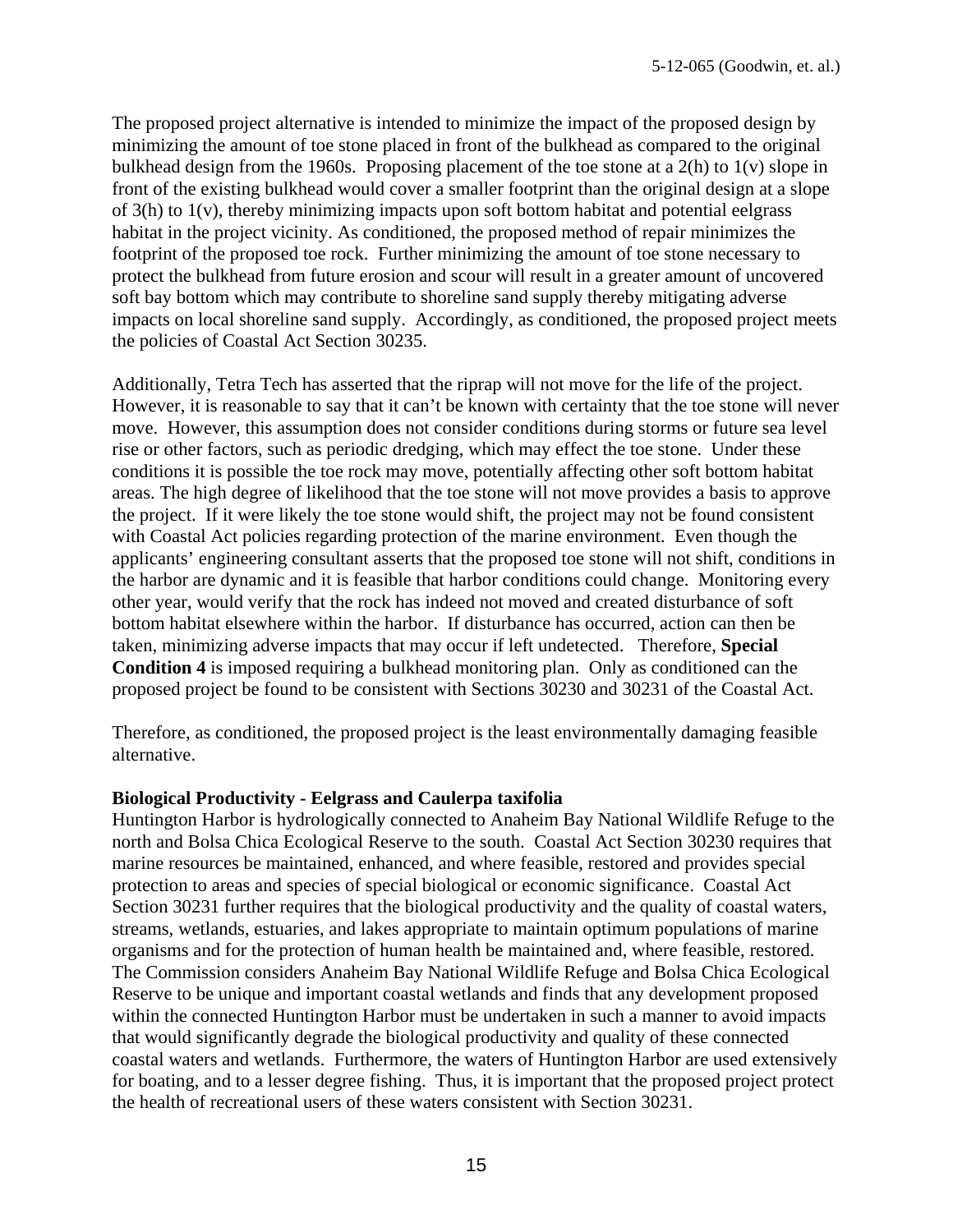Eelgrass (Zostera marina) is an aquatic plant consisting of tough cellulose leaves which grows in dense beds in shallow, subtidal or intertidal unconsolidated sediments. Eelgrass is considered worthy of protection because it functions as important habitat for a variety of fish and other wildlife, according to the Southern California Eelgrass Mitigation Policy (SCEMP) adopted by the National Marine Fisheries Service (NMFS), the U.S. Fish and Wildlife Service (USFWS), and the California Department of Fish and Game (CDFG). For instance, eelgrass beds provide areas for fish egg laying, juvenile fish rearing, and water fowl foraging. Sensitive species, such as the California least tern, a federally listed endangered species, utilize eelgrass beds as foraging grounds.

The most recent eelgrass surveys for the subject sites were conducted in May 2008. Each of the eelgrass surveys were conducted by Tetra Tech, Inc. No eelgrass was found within the proposed area of work (between the bulkhead and private boat docks) at any of the sites. Only one property had an 11 sq. ft. patch of eelgrass in the vicinity (within 8 feet of the bulkhead), however, as proposed, the project will not have any direct impact to that eelgrass patch. The area of potential eelgrass habitat within the surveyed areas is limited shading (caused by the island itself) and shading caused by private residential docks located off the bulkhead at all the project locations. Water clarity and tidal circulation also affect eelgrass growth. Water visibility was observed at between 3 to 10 feet, which is typical for the area. Reduced tidal circulation in the inlets of the islands also decreases the potential for eelgrass growth. Tetra Tech concludes that the areas where eelgrass does not currently occur are unsuitable for eelgrass growth due to these existing environmental factors. As proposed, no eelgrass will be impacted by the development at the subject sites.

However, even though no adverse impacts to eelgrass are anticipated, a significant amount of time has passed since the last eelgrass survey was conducted at the subject sites. Due to the ephemeral nature of eelgrass, the National Marine Fisheries Service, U.S. Fish and Wildlife Service, and the California Department of Fish and Game recommends that eelgrass surveys be conducted during the active growth phase of eelgrass (typically March through October in southern California). In addition, the resource agencies state that any eelgrass survey performed is only valid until the beginning of the next growing season ("Southern California Eelgrass Mitigation Policy"). Based on this criteria, the eelgrass surveys provided are outdated. Therefore, the Commission imposes **Special Condition 6** which requires that a valid preconstruction eelgrass survey be conducted within the boundaries of the proposed project sites during the period of active growth of eelgrass (typically March through October). The preconstruction survey shall be completed prior to the beginning of construction and shall be valid until the next period of active growth.

The proposed development will occur in areas adjacent to existing eelgrass beds. The proposed toe stone will be placed using a 40 foot by 50 foot barge mounted crane which will retrieve the material for placement from a nearby 40 foot by 60 foot barge upon which the material is staged. Construction activity, including barge anchoring, vessel propeller wash, and propeller contact with the harbor bottom could cause scarring to eelgrass beds. The applicant has stated that the anchors for the barges will be placed to avoid eelgrass. However, construction activity could inadvertently impact eelgrass. Therefore, the Commission finds that a post-construction eelgrass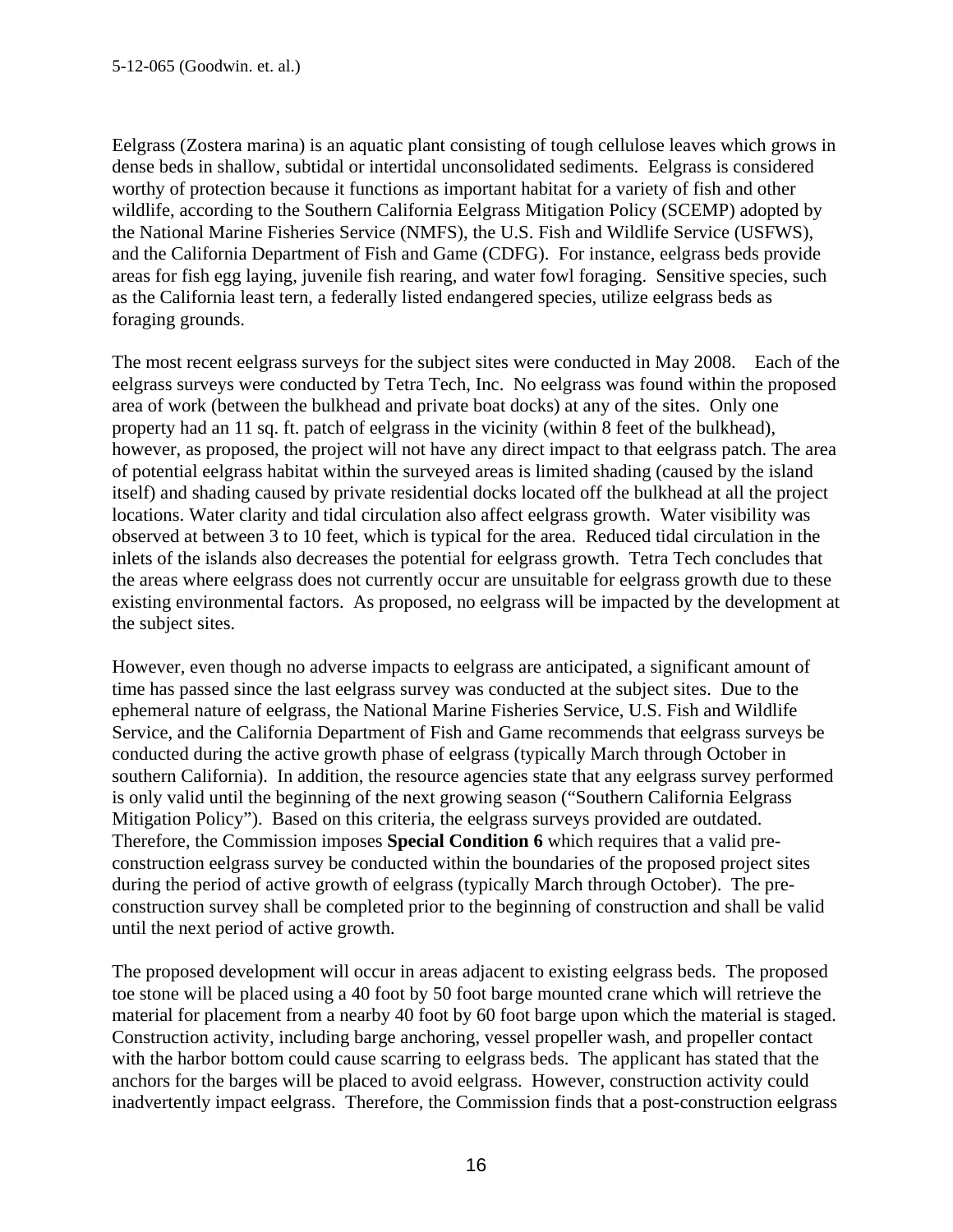survey must be submitted to determine whether any eelgrass not expected to be impacted was inadvertently impacted. Therefore, **Special Condition 6** also requires post-construction eelgrass surveys and that any unexpected and inadvertent impacts to eelgrass during construction must be mitigated consistent with the Southern California Eelgrass Mitigation Policy.

In 1999, a non native and invasive aquatic plant species, Caulerpa taxifolia, was discovered in parts of Huntington Harbour (Emergency Coastal Development Permits 5-00-403-G and 5-00- 463-G). Caulerpa taxifolia is a type of seaweed which has been identified as a threat to California's coastal marine environment because it has the ability to displace native aquatic plant species and habitats. Information available from the National Marine Fisheries Service indicates that Caulerpa taxifolia can grow in large monotypic stands within which no native aquatic plant species can co-exist. Therefore, native seaweeds, seagrasses, and kelp forests can be displaced by the invasive Caulerpa taxifolia. This displacement of native aquatic plant species can adversely impact marine biodiversity with associated impacts upon fishing, recreational diving, and tourism. Caulerpa taxifolia is known to grow on rock, sand, or mud substrates in both shallow and deep water areas. Since eelgrass grows in shallow sandy areas, Caulerpa taxifolia could displace eelgrass in Huntington Harbour.

If present in the project area, Caulerpa taxifolia could be dispersed through construction of the proposed project. The placement of rock in areas where Caulerpa taxifolia is present, could cause pieces of the plant to break off and settle elsewhere, where it can regenerate. By causing dispersal of Caulerpa taxifolia, the proposed project could have adverse impacts upon marine life, especially sensitive eelgrass habitat. In order to assure that the proposed project does not cause the dispersal of Caulerpa taxifolia, the Commission imposes **Special Condition 7** requiring the applicant, prior to commencement of development, to survey the project area for the presence of Caulerpa taxifolia. If Caulerpa taxifolia is present in the project area, no work may commence and the applicant shall seek an amendment or a new permit to address impacts related to the presence of the Caulerpa taxifolia, unless the Executive Director determines that no amendment or new permit is required.

As conditioned, the Commission finds that the proposed project is consistent with Section 30230 and Section 30231 of the Coastal Act.

#### **Construction Phase Water Quality**

The proposed development will occur within and adjacent to coastal waters. The proposed project involves the placement of toe stone consisting of 8-inch diameter or smaller quarry waste in coastal waters. If such materials are not placed in an appropriate manner, unconsolidated bay sediments may be disturbed causing turbidity in the water column. Additionally, construction will require the use of heavy machinery and require the stockpiling of construction materials. The applicant has stated that turbidity will be addressed by first installing the proposed geotextile fabric in the area where the toe stone will be placed and by placing, not dumping, the toe stone at the target location. The applicant has additionally stated that a silt curtain will be used in the event that turbid conditions are generated during construction. Since the proposed methods are required to assure compliance with Section 30231 of the Coastal Act, the Commission imposes **Special Condition 3**.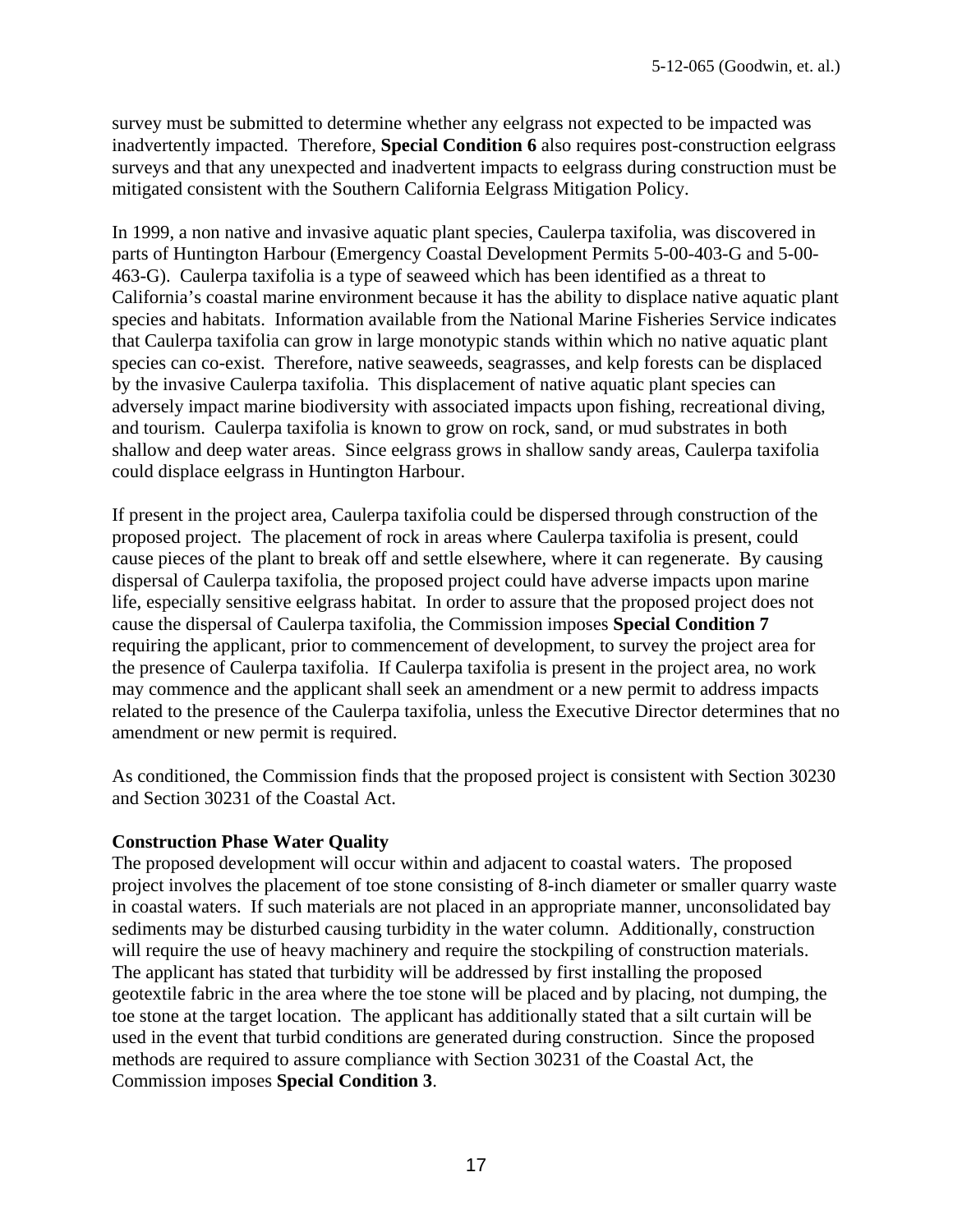In order to protect the marine environment from degradation, **Special Condition 3** requires that all construction materials and machinery shall be stored away from the water. In addition, no machinery or construction materials not essential for the project improvements shall be placed in coastal waters. Local sand, cobbles, or shoreline rocks, not presently used in the existing development, shall not be used for backfill or construction material.

Furthermore, the California Regional Water Quality Control Board (RWQCB), Santa Ana Region has issued a 401 Water Quality Standards Certification (ID #302009-37). Therefore, as the conditioned, the Commission finds the proposed development is consistent with Section 30231 of the Coastal Act.

## **D. PUBLIC ACCESS**

Section 30212 of the Coastal Act states in relevant part:

*(a) Public access from the nearest public roadway to the shoreline and along the coast shall be provided in new development projects except where:* 

*(2) adequate access exists nearby, or,* 

*(b) For purposes of this section, "new development" does not include:* 

*(4) The reconstruction or repair of any seawall; provided, however, that the reconstructed or repaired seawall is not a seaward of the location of the former structure.* 

The subject sites are located on various locations throughout Huntington Harbor, including locations on Trinidad, Humboldt, Davenport Islands in Huntington Harbour. Much of the Huntington Harbour waterfront is inaccessible to the public. Trinidad Island is publicly accessible via a bridge from the mainland. On-street parking is the major source of public parking. In addition, a small public beach flanks Trinidad Lane at the entrance to Trinidad Island, and public fishing docks are located at the ends of Sundancer Lane and Typhoon Lane on Trinidad Island. A public walkway extends for much of the length of Venture Drive and along Typhoon Lane. A public park runs through the center of Trinidad Island. Humbolt Island is publicly accessible via a bridge from the mainland. On street parking is also publicly available. A small public beach flanks Humbolt Drive at the entrance to Humbolt Island. Davenport Island is publicly accessible via a bridge from the mainland, off of Davenport Drive. On-street parking is the major source of public parking. There is a small public beach area and parking lot on the inland side of Davenport Drive before the bridge into Davenport Island.

The proposed development involves structural reinforcements to an existing bulkhead which would be entirely underwater. There is no beach area which provides lateral public access at any of the subject sites. Further, there is no beach area off-site which provides public access that could be eroded as a result of changes in shoreline processes due to the proposed project. In addition, a **Special Condition 5** is imposed to make it clear that approval of this permit does not constitute a waiver of any public rights that exist or may exist on the property.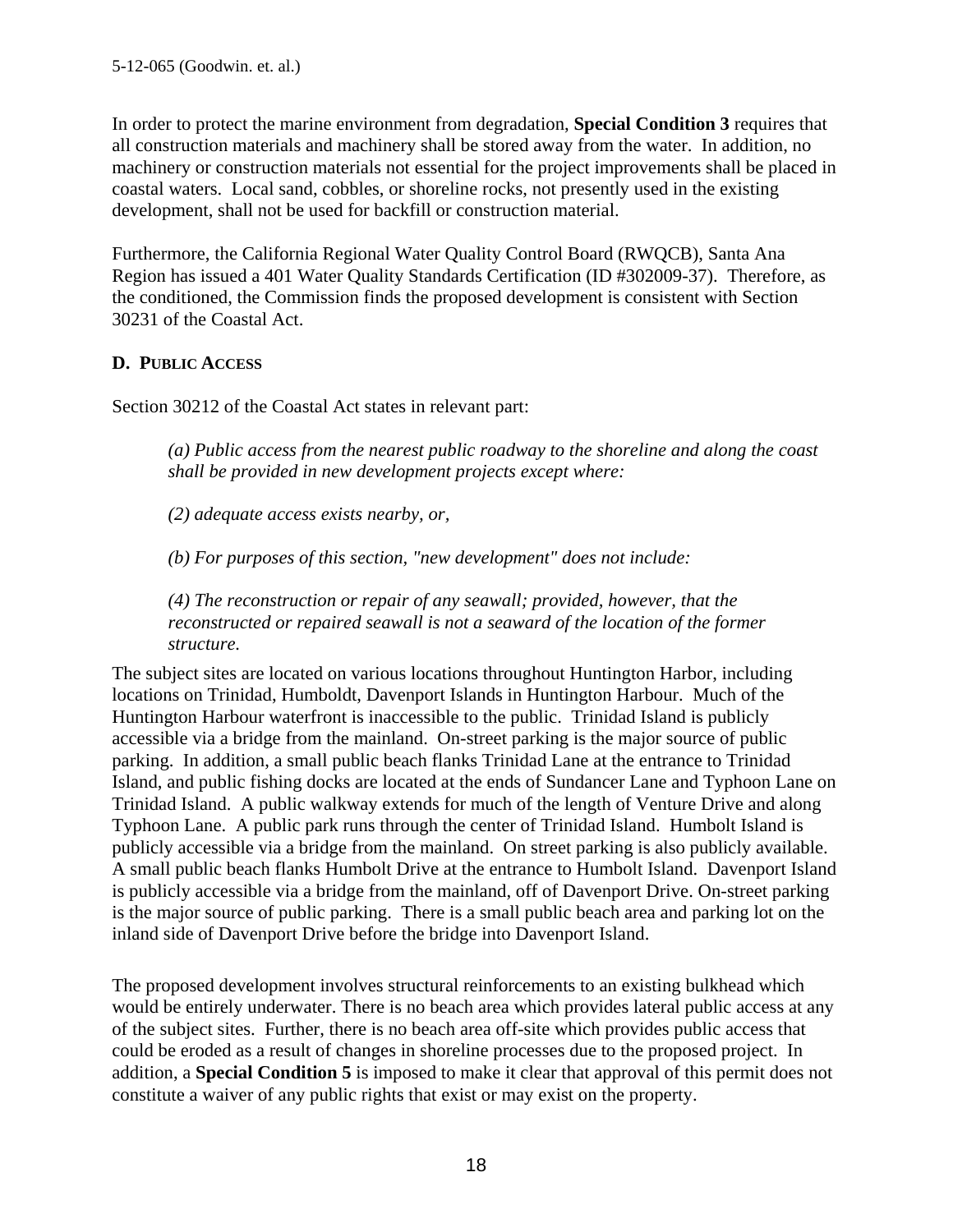Therefore, the Commission finds that no public access dedication is necessary with the proposed development and that the proposed project is consistent with section 30212 of the Coastal Act.

#### **E. LOCAL COASTAL PROGRAM**

Coastal Act section 30604(a) states that, prior to certification of a local coastal program ("LCP"), a coastal development permit can only be issued upon a finding that the proposed development is in conformity with Chapter 3 of the Act and that the permitted development will not prejudice the ability of the local government to prepare an LCP that is in conformity with Chapter 3. An LCP for the City of Huntington Beach was effectively certified in March 1985 and subsequently updated. However, the proposed development is occurring within an area of the Commission's original permit jurisdiction, due to the project location seaward of the mean high tide line. Consequently, the standard of review is the Coastal Act and the City's LCP is used only as guidance. As conditioned, the proposed development is consistent with Chapter 3 of the Coastal Act and with the certified LCP for the area.

## **F. CALIFORNA ENVIRONMENTAL QUALITY ACT (CEQA)**

Section 13096 Title 14 of the California Code of Regulations requires Commission approval of a coastal development permit application to be supported by a finding showing the application, as conditioned by any conditions of approval, to be consistent with any applicable requirements of the California Environmental Quality Act (CEQA). Section 21080.5(d)(2)(A) of CEQA prohibits a proposed development from being approved if there are feasible alternatives or feasible mitigation measures available which would substantially lessen any significant adverse effect which the activity may have on the environment.

The City of Huntington Beach is the lead agency responsible for CEQA review. As determined by the City, a Mitigated Negative Declaration No. 2008-010 was prepared in compliance with Article 6 of CEQA.

The project is located in an existing harbor in an urbanized area. Development already exists on the subject site. The project site does not contain any known sensitive marine resources, therefore the impacts arising from the proposed project will be minimal. In addition, the proposed development has been conditioned to assure the proposed project is consistent with the resource protection policies of the Coastal Act. The conditions also serve to mitigate significant adverse impacts under CEQA. The conditions are: 1) revised plans; 2) final as-built plans; 3) compliance with construction responsibilities and debris removal measures; 4) bulkhead monitoring plan; 5) that approval of the permit does not constitute a waiver of any public rights that may exist at the site; 6) pre- and postconstruction eelgrass surveys; and 7) pre-construction caluerpa taxifolia surveys. There are no other feasible alternatives or mitigation measures available which will lessen any significant adverse impact the activity would have on the environment. Therefore, the Commission finds that the proposed project, as conditioned to mitigate the identified impacts, is the least environmentally damaging feasible alternative and can be found consistent with the requirements of the Coastal Act to conform to CEQA.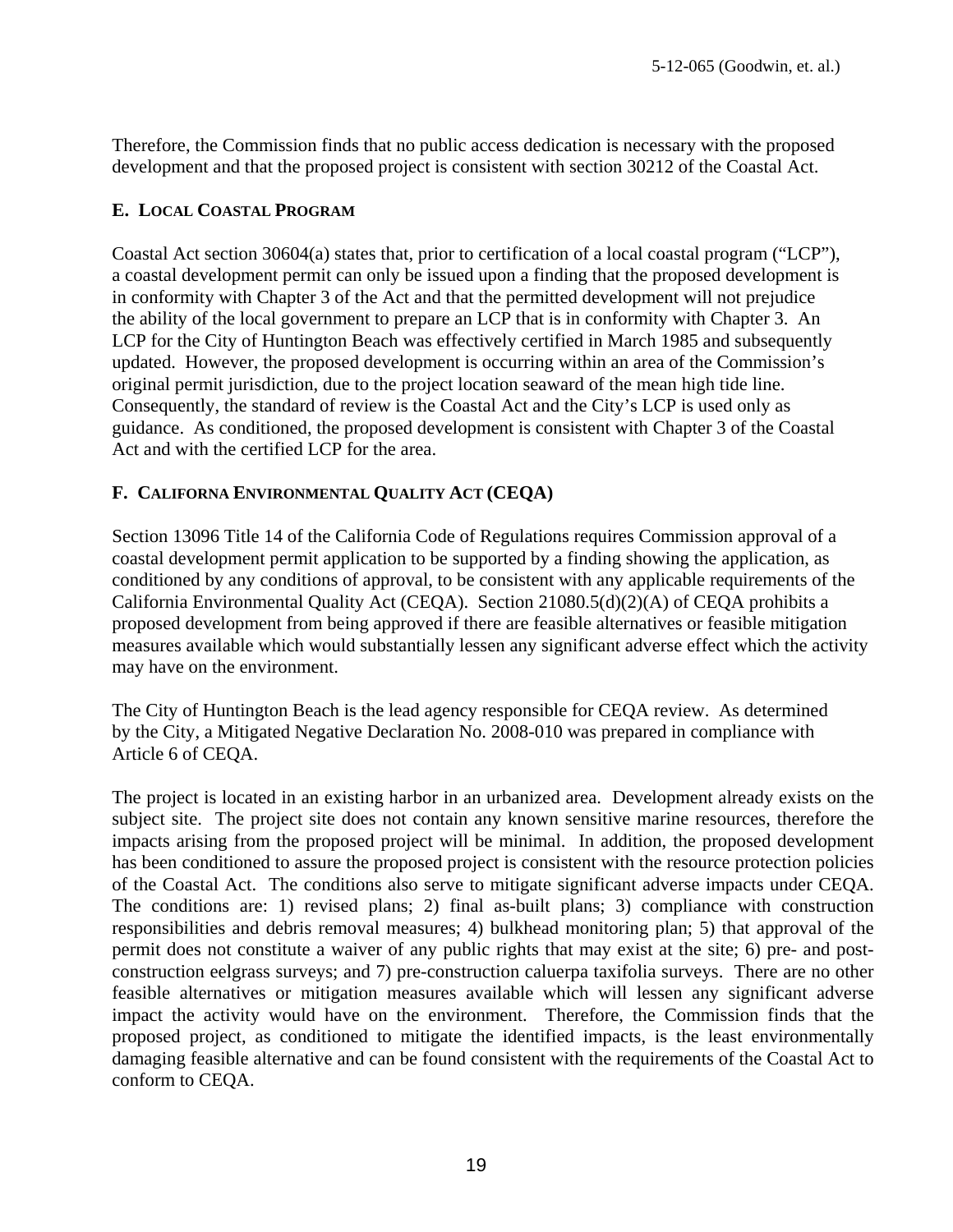# **APPENDIX A**

## **SUNSTANTIVE FILE DOCUMENTS**

City of Huntington Beach Mitigated Negative Declaration No. 08-010(Huntington Harbor Bulkhead Repair) dated September 3, 2008

Approval-in-Concept from the City of Huntington Beach dated September 16, 2008

Davenport Bulkhead Repair Group Eelgrass Survey, May 2008, Huntington Harbour, Huntington Beach, California; prepared for Huntington Harbour Homeowners; prepared by Tetra Tech Inc., 401 E. Ocean Blvd. Suite 420, Long Beach CA 90802

US Army Corps of Engineers, Los Angeles District, Regional General Permit No. 84, File No. SPL-2009-00652-FBV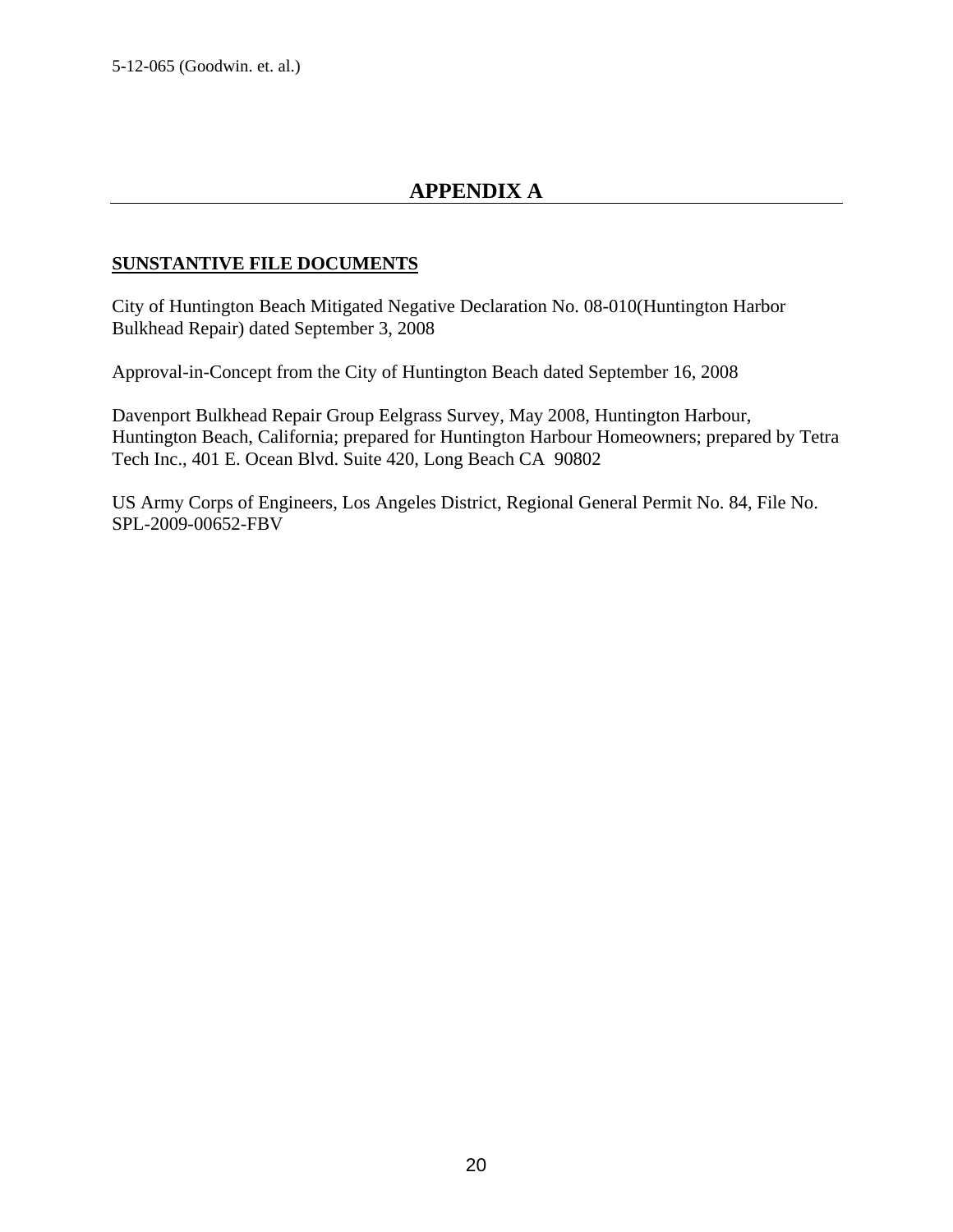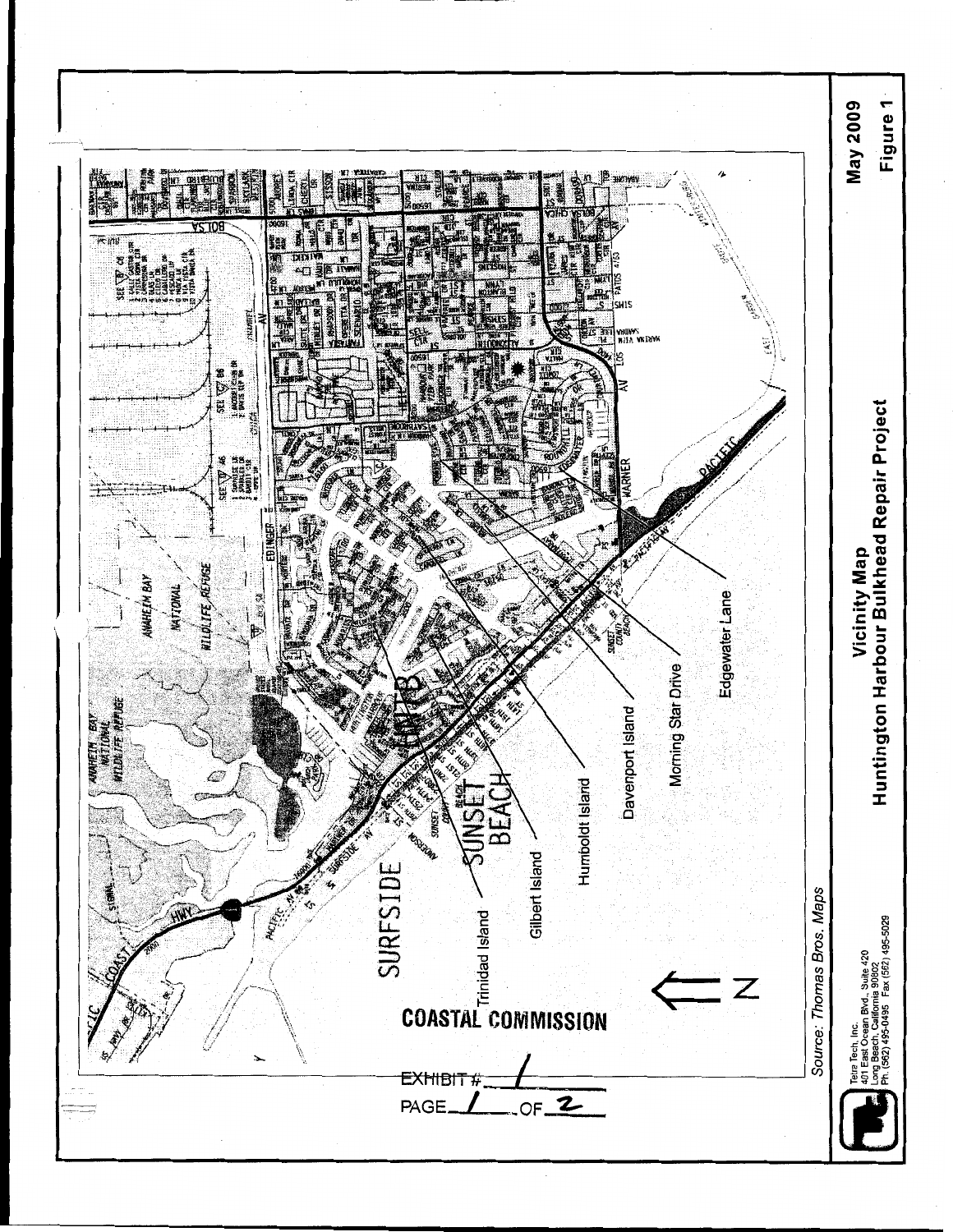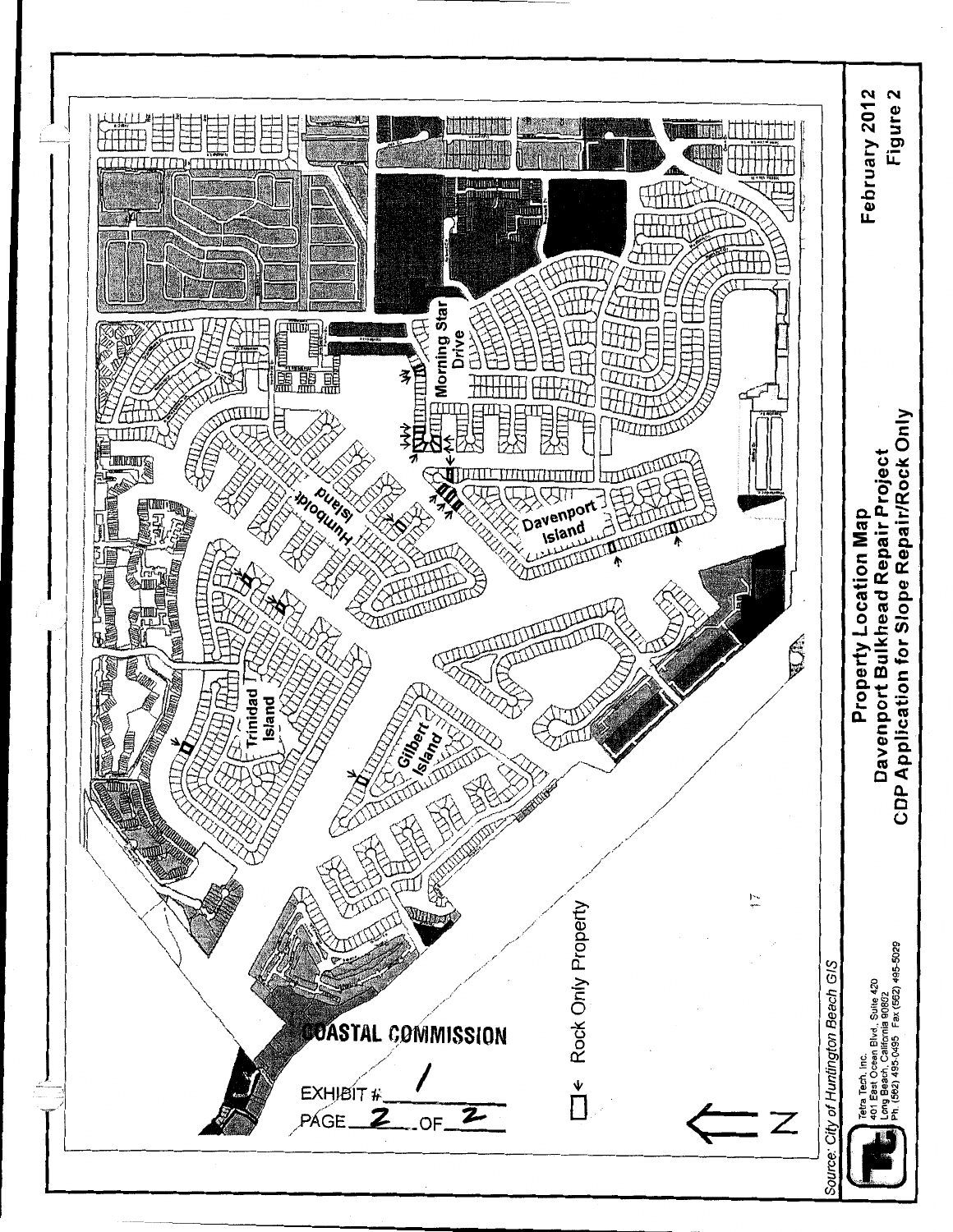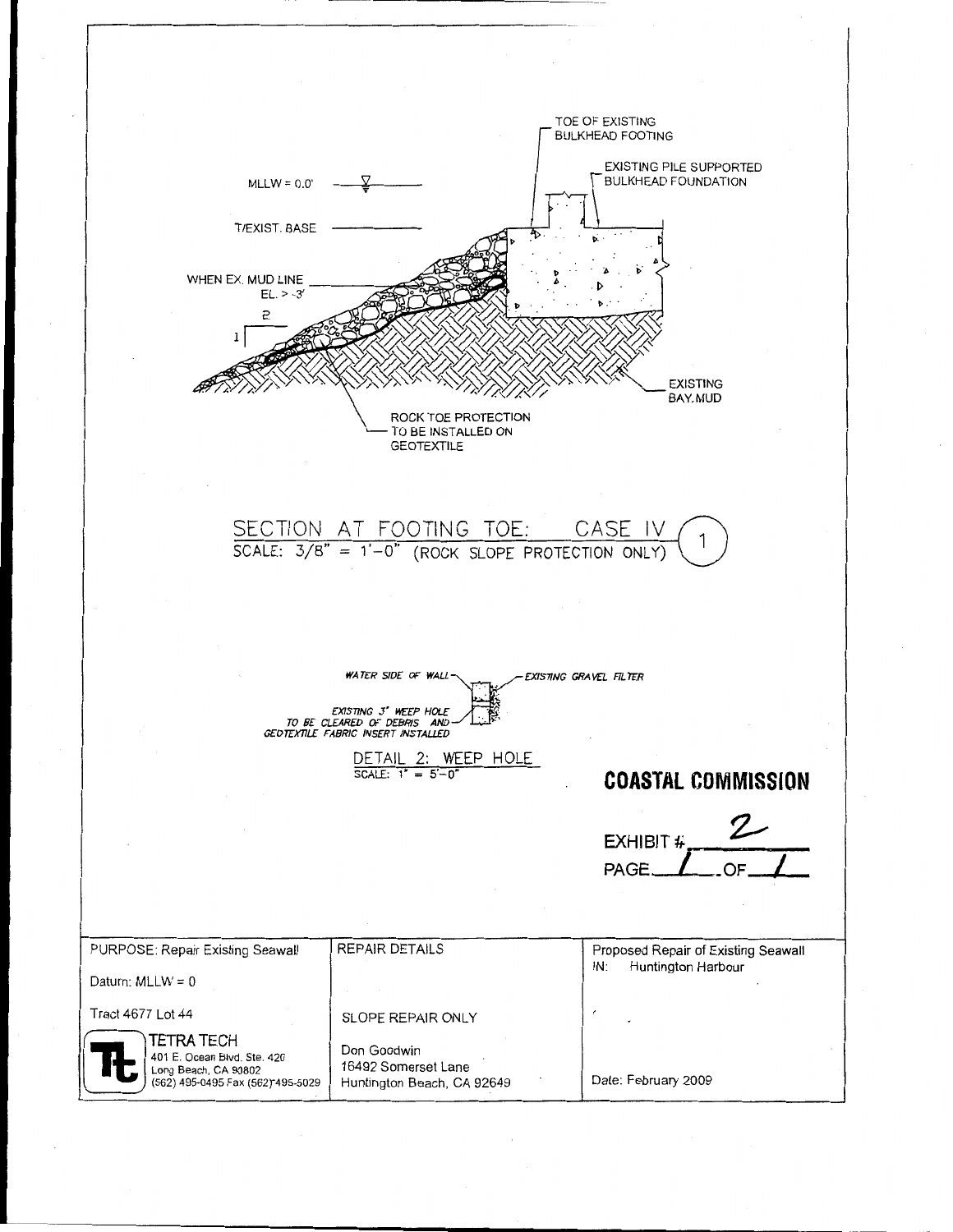| Name                 | Address                 | Tract         | Lot | <b>Buikhead</b><br>Length | <b>Extent of</b><br>Rock | Estimated<br>Rock<br>Footprint | Estimated<br>Volume of<br>Rock | Number of<br>Piles<br>Needing<br>Repair | Proposed<br><b>Sheet Pile</b><br>Length | Impact to<br>Soft<br><b>Bottom</b> | Eelgrass<br>Area | Caulerpa<br>Present |
|----------------------|-------------------------|---------------|-----|---------------------------|--------------------------|--------------------------------|--------------------------------|-----------------------------------------|-----------------------------------------|------------------------------------|------------------|---------------------|
|                      |                         |               |     | (f <sup>t</sup> )         | (f <sup>t</sup> )        | $(\text{ft}^2)$                | CY                             |                                         | (f <sup>t</sup> )                       | $(\text{ft}^2)$                    | $(f{t}^2)$       | yes/no              |
| Goodwin              | 16492 Somerset Lane     | 4677          | 44  | 65                        | 6                        | 390                            | 9.0                            | 0                                       | 0                                       | 0                                  | 0                | <b>no</b>           |
| Mulvania             | 16612 Naiu Circle       | 5050          | 26  | 50                        | 6                        | 300                            | 12.1                           | 0                                       | 0                                       | 0                                  | 0                | no                  |
| Langston             | 16611 Nalu Circle       | 5050          | 31  | 50                        | 6                        | 300                            | 11.4                           | 0                                       | 0                                       | 0                                  | 0                | no                  |
| Ritchie              | 16631 Bolero Lane       | 5050          | 33  | 50                        | 6                        | 300                            | 15.2                           | 0                                       | 0                                       | 0                                  | 0                | no                  |
| Unatin               | 16661 Bolero Lane       | 5050          | 36  | 50                        | 6                        | 300                            | 15.2                           | 0                                       | 0                                       | 0                                  | 0                | no                  |
| Giesy                | 17011 Bolero Lane       | 5264          | 35  | 50                        | 6                        | 300                            | 4.4                            | 0                                       | 0                                       | 0                                  | 0                | no                  |
| Wong                 | 16891 Bolero Lane       | 5264          | 47  | 60                        | 6                        | 360                            | 4.9                            | 0                                       | 0                                       | 0                                  | 0                | no                  |
| Younessi             | 4022 Morning Star Drive | 5360          | 71  | 97                        | 6                        | 582                            | 20.8                           | 0                                       | 0                                       | 0                                  | 0                | no                  |
| Campbell             | 4012 Morning Star Drive | 5360          | 72  | 94                        | 6                        | 564                            | 33.2                           | 0                                       | 0                                       | 0                                  | 0                | no                  |
| <b>Campbell</b>      | 4001 Morning Star Drive | 5360          | 74  | 97                        | 6                        | 582                            | 34.3                           | 0                                       | 0                                       | 0                                  | 0                | no                  |
| Ross                 | 4021 Morning Star Drive | 5360          | 75  | 87                        | 6                        | 522                            | 29.5                           | 0                                       | 0                                       | 0                                  | 0                | no                  |
| Wood                 | 4031 Morning Star Drive | 5360          | 76  | 65                        | 6                        | 390                            | 18.5                           | 0                                       | 0                                       | 0                                  | 0                | no                  |
| Lacy                 | 4041 Morning Star Drive | 5360          | 77  | 50.5                      | 6                        | 303                            | 15.0                           | 0                                       | 0                                       | 0                                  | 0                | no                  |
| Thorne               | 4141 Morning Star Drive | 5360          | 87  | 40                        | 6                        | 240                            | 14.3                           | 0                                       | 0                                       | 0                                  | 0                | no                  |
| Kawaguchi            | 4151 Morning Star Drive | 5360          | 88  | 40.12                     | 6                        | 241                            | 12.8                           | 0                                       | 0                                       | 0                                  | 0                | no                  |
| Preston              | 16572 Ensign Circle     | 5481          | 179 | 50                        | 6                        | 300                            | 12.4                           | 0                                       | 0                                       | 0                                  | 0                | no                  |
| Gallaugher           | 3781 Ragtime Circle     | 9168          | 29  | 75.5                      | 6                        | 453                            | 16.5                           | 0                                       | 0                                       | 0                                  | 0                | no                  |
| Malchow              | 3741 Nimble Circle      | 9168          | 40  | 75.5                      | 6                        | 453                            | 15.9                           | 0                                       | 0                                       | 0                                  | 0                | no                  |
| <b>Butler</b>        | 3481 Sagamore Drive     | 9347          | 77  | 74.2                      | 6                        | 445                            | 24.0                           | 0                                       | 0                                       | 0                                  | 0                | no                  |
| <b>OVERALL TOTAL</b> |                         | 19 Properties |     | 1,220.8                   | 6                        | 7,325                          | 319.4                          | 0                                       | 0                                       | 0                                  | 0                | 0                   |
| <b>OVERALL MEAN</b>  |                         |               |     | 64.3                      | 6                        | 385.5                          | 16.8                           | 0                                       | 0                                       | 0                                  | 0                | 0                   |

Table 1. Summary of Status and Proposed Work for Properties in Coastal Development Permit Application 5-08-273, submitted October 2008.

Geotextile filter fabric will be placed along the bulkhead prior to installation of rock. The placement of filter fabric over the sediment before placement of slope protection material will greatly reduce the likelihood of significant turbidity. However, turbidity will be visually monitored as part of the project, and a silt curtain would be installed to contain the suspended sediments if necessary. A slope protection blanket of rock would be placed along the bulkhead using a small barge-mounted crane (40-ft by 50-ft). The slope protection material would be staged on another barge (40-ft by 60-ft) from where it would be picked up and placed at the toe of the seawall to the specified grades. The slope protection blanket would consist of coarse material (over geotextile filter fabric) and be placed seaward of the seawall to provide scouring protection. This coarse material would consist of a standard size distribution referred to as 8-inch minus or "quarry waste", typically used for this type of application. This material contains a broad range of stone sizes ranging from sand-like particles to a maximum diameter of 8 inches to prevent migration or accretion to other areas. The horizontal extent of the coarse material blanket will not exceed 6 feet from the bulkhead. The estimated rock footprint is 7,325  $\text{ft}^2$  (0.17 acre).

## **COASTAL COMMISSION**

EXHIBIT  $\#$  $PAGE$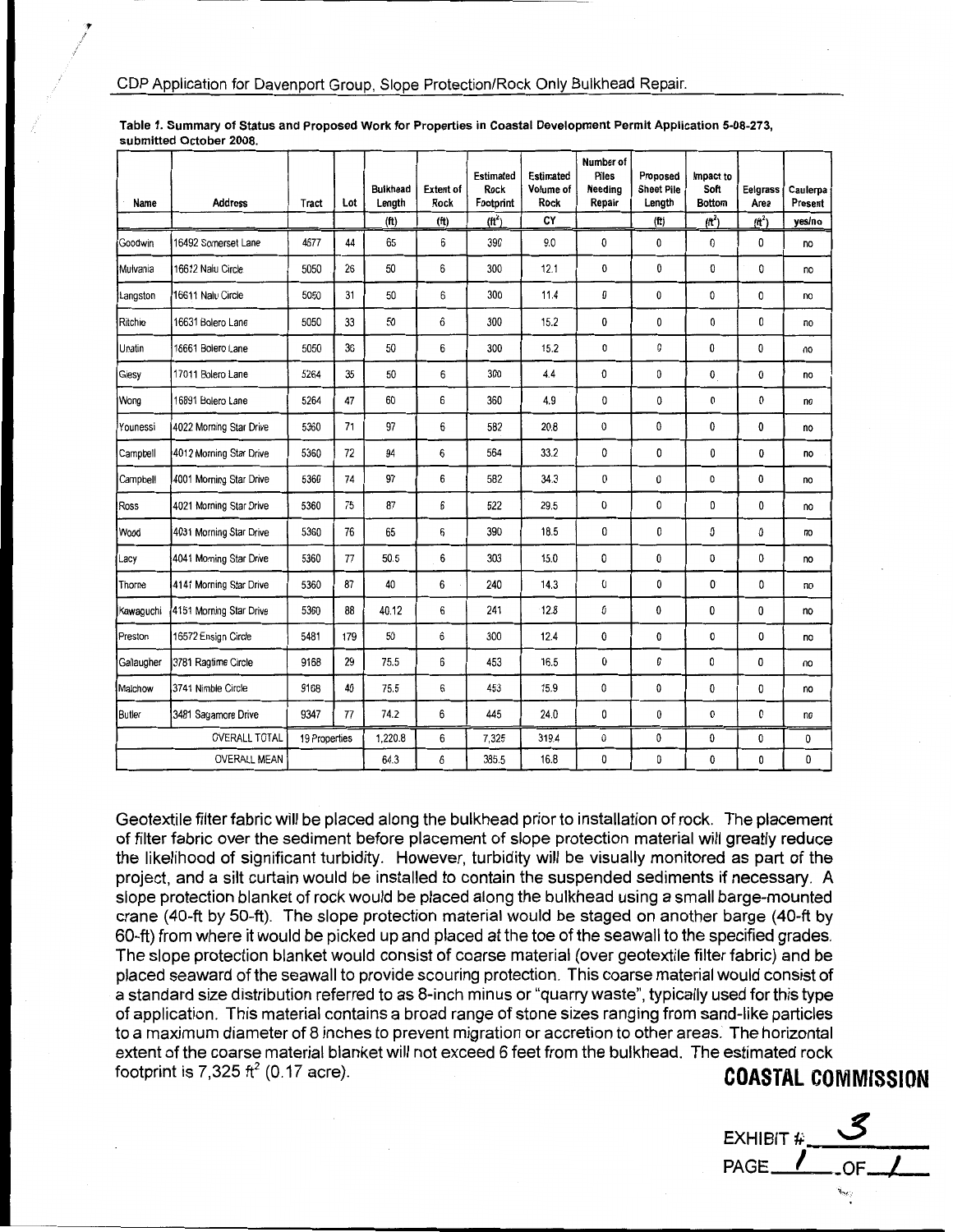